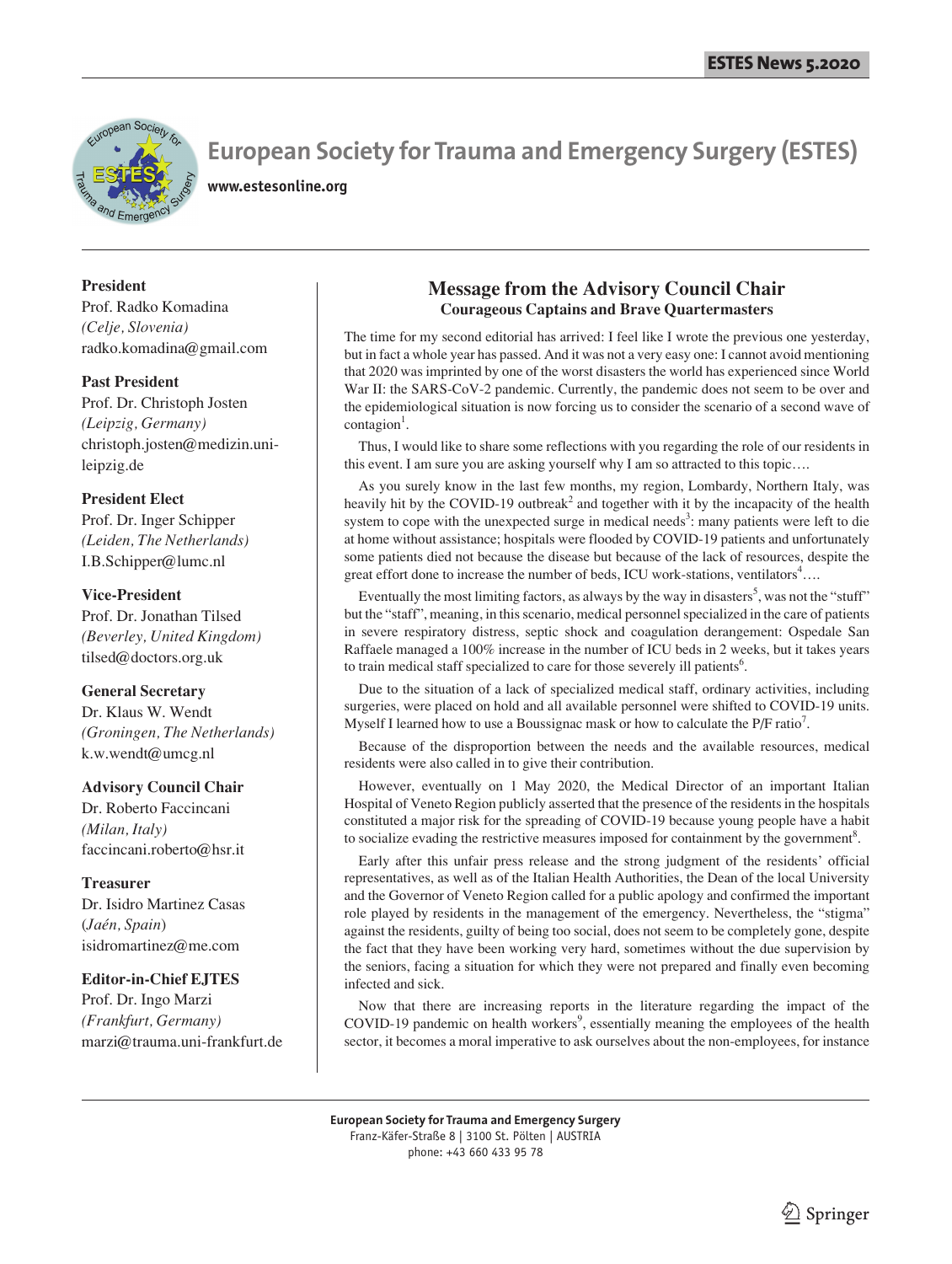

**www.estesonline.org**

our residents: is there anyone who takes care of them? How did we behave towards them? Have we fulfilled our duty to tutor them or have we sent them into trouble without any guidance? Were we careful enough to protect them or were we too concerned about protecting ourselves? Did we ask them how they felt in the middle of the storm? Have we been "Captains Courageous"<sup>10</sup>?

Faithful to the spirit of my previous editorial<sup>11</sup>, we do not pretend to know how the last few months have been for our residents but give them voice: in this case to some of the residents of Vita & Salute San Raffaele University (the university associated with my hospital). I once again believe we need to listen to them more. And we need to ask them to talk more.

## **Dario**

I am a resident in emergency medicine. Looking back at the years of my medical training, I can say I passed through challenging times (and more relaxed ones) and I have always had the impression of being surrounded by highly qualified professionals. Then COVID-19 came and my way of thinking has changed a lot. At the beginning of February 2020, I was attending the surgical side of the emergency department (ED), tutored by the surgeons on duty, to learn more about surgical emergency conditions, evaluation and maneuvers. At the same time, I was also called to enforce the medical side of the ED during the weekend. We were strictly following the WHO guidelines, trying to localize patients coming from East Asia who could be suspected to carry SARS-CoV-2. We were not actually looking at symptoms of COVID-19, but just at the geographical origin of people: I remember having visited a person coming from Korea (who for instance had flown through Shanghai) with high fever, cough and conjunctivitis, without testing for SARS-CoV-2 because he was not from Hubei province. Approximately 10 days later, everything started and it was too fast to keep up the pace. In order to cope with the lack of specialized emergency physicians (EP), although residents, we were asked to take the responsibility of the "low-risk COVID-19" area of the ED, with the tutorship of a surgeon. We were in charge of the diagnostic and therapeutic path of patients presenting for many different symptoms and recognized that they were affected by many different types of diseases: stroke, acute kidney failure, deep vein thrombosis and pulmonary thromboembolism, Guillain Barre syndrome, among others. We could not get the advice of a specialized EP or rely on somebody competent to oversee our decisions. I made mistakes. I am sure I have done many. I know it happens in every job, when you are at the beginning of your career and you are supposed to be supervised but eventually you are forced to take action without supervision. Nevertheless, I am very sorry about this. In addition, the amount of work was so huge that after each shift I felt exhausted. We were just five residents when the new rules started. In the month of March, I had been on night shift 7–8 times (12 hours per shift) and, of course, all the days I was not in the bed after a night shift—I was again on duty in the ED. Not one single day off in the whole month. In those days, I had the opportunity to meet many good people and doctors. Some of them taught me so many things I probably do not even realize. I have seen more patients dying in front of me than in the rest of my short career: every doctor knows death is part of the game of our job, but I really feel the game was unfair this time.

 Taking a balance of this "COVID-19 era" (that is not finished yet) I can definitely say I am a better doctor today than I was before. And I am really proud of the people who have been working "hand in hand" with me: first of all my resident colleagues Federica, Giorgia, Gloria, Marta and Alessandra (I love them all); my supervisors, surgeons and nonsurgeons: I can now recognize they were overloaded as well, but were still making an effort to teach me something every day; all the nurses and the health workers: they were always very active and supportive. I think it is important to face the responsibilities that we had at that time and have right now in our job, our patients and ourselves. In a critical situations, as a group and as individuals we have shown our best and worst, and we need to confront both of them. It has been hard. Some people may say the "COVID-19 era" was somehow good because he/she could finally show the potentiality at work and enjoy the time at home alone. I admire those resilient people. I did not feel fine at all. I realize this only now, day by day. Every time I look back at those days, I can see I was not happy and I am not happy right now either. However, I can say at least I have finally started trying to do something to be happy again.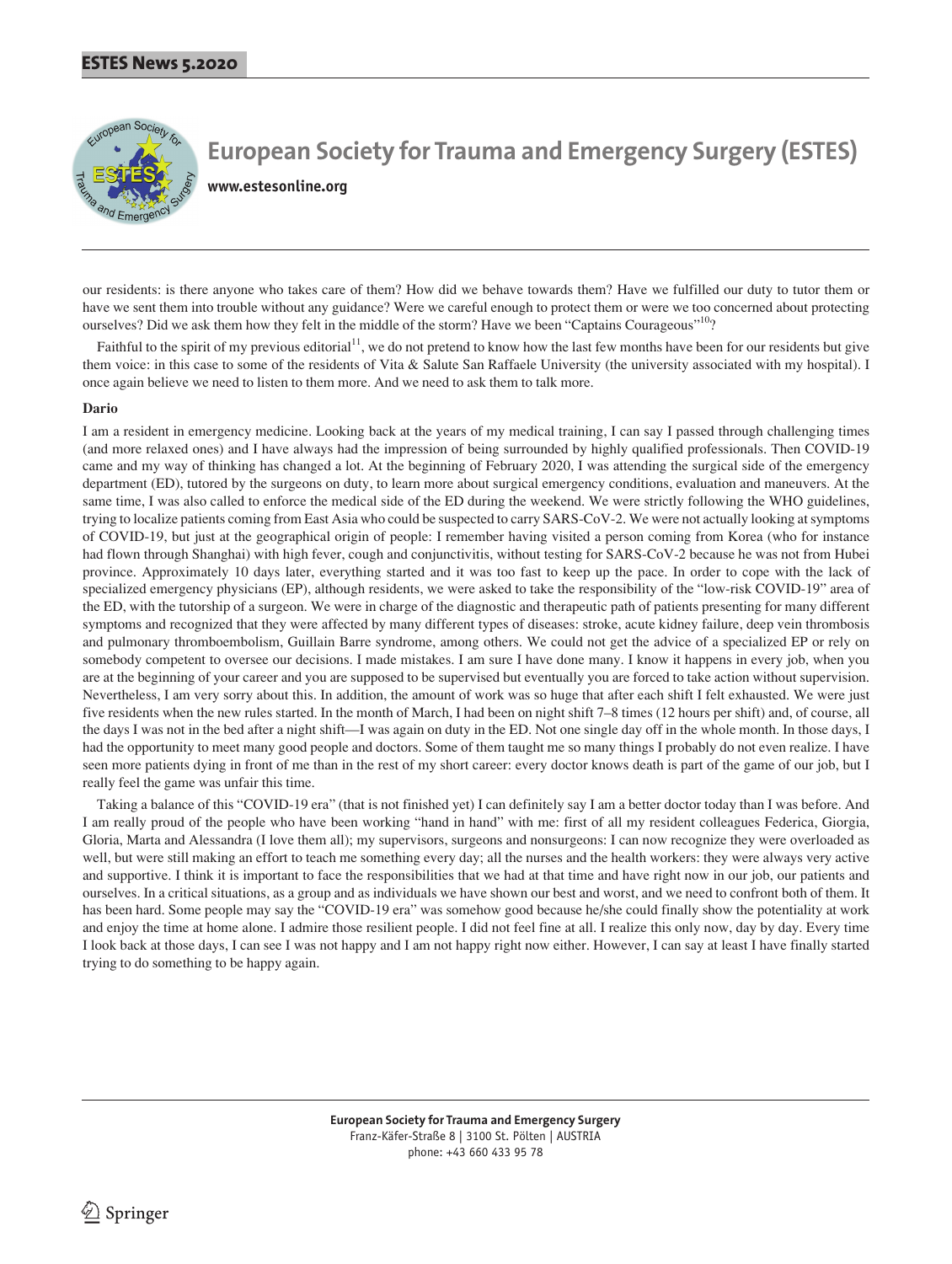

## **European Society for Trauma and Emergency Surgery (ESTES) www.estesonline.org**

#### **Omar**

I am a senior resident in anesthesia and intensive care, working and learning in a large hospital in Milan. Before the SARS-CoV-2 pandemic, I spent little time in the general intensive care unit (ICU), so it was a little shocking to be thrown in a "COVID-19 ward" on my first day, with my first COVID patient ... in cardiac arrest! It was 1 March 2020 and I hardly knew what an FFP2 mask was. In a few weeks' time, our ICU beds doubled and my senior colleagues were just too few. My fellow residents and I had to step up and share the burden in full and I felt, above all, proud and glad to be helpful. I learned to care for these patients together with my seniors. This shared experience was what really brought us together and gave us the strength to resist the hardships of the moment. In the first days secluded in a COVID ICU my biggest concern was to protect myself the best I could. My wife was pregnant at that time so I could not be more worried… but I managed to be thorough. This meant wearing a full protective suit, 2 pairs of gloves and 2 face masks (the surgical on top of the FFP2, to spare the latter) in a closed environment for 8 hours straight, performing frequent hand sanitization, until the skin on my hands nearly fell off! Hard, but worth every layer. Then I started worrying about the patients and their relatives too. I felt the confusion and uncertainty of experimental therapies and of our inability to find something effective beyond usual supportive care. Even more: traditional ARDS care was not enough; the evidence we studied was not enough. Everyone had his own theory on how to best treat these patients, so it was also hard to find the right advice. On top of that, I could not even comfort a patient or at least her relatives with a simple smile. As months passed, I have resumed the usual good spirit and began to see those smiles. Recovered patients came to visit us and this was by far the best reward. I also saw fellow physicians and nurses building a group from nothing, including forming an ICU staff to care for patients in a tennis air dome converted ad hoc into an ICU, which was very rewarding. At the end, I think this pandemic changed everything. And I expect no less: we have to learn something from this catastrophe. We have to learn to be responsible, what it means to be a good citizen, a good member of a community that is necessarily interconnected. I also hope we will learn something else from this virus: it knows no borders, ignores walls and does not care about differences among humans. Way ahead of us.

#### **Roberto**

The word 'emergency' derives from the Latin *emergens*, present participle of *emergere*, itself being the fusion of *e*- 'out' and *mergere*- 'to drop'. Literally, "emergency" is what is dropping out from water. At the origin, the word did not necessarily have a negative meaning: whatever suddenly emerges from the smooth water surface could be either something beautiful and lucky or something dangerous and catastrophic. To the present day, however, the negative meaning overcomes any other. In fact, we usually refer to an emergency as something limited in time, instantaneous and sudden.

What could happen therefore if an emergency lasts longer, has an exponential grown searching a peak that does not arrive at all? What could happen if an emergency keeps going on for an undefined time?

Disaster medicine provides health care to disaster survivors and plans action protocols in those situations in which resources are insufficient compared with necessities. I discovered in this period the existence of Bernini Carri's equation, which says that the intensity of damage is directly proportional to the number of people involved and to its duration and inversely proportional to the availability of resources and the 'resilience factor', where resilience means the ability of a population to deal with an emergency.

I live with my girlfriend (also a resident) near San Raffaele Hospital in Milan. During the COVID-19 lockdown, we were surprised to experience a new feeling hearing the ambulances continuously driving to the emergency department: discouragement. Every ambulance was carrying a patient destined for an uncertain prognosis, one more competitor for the limited resources. Ambulance sirens, a routine in our work, intimidated two medical doctors: how to find our 'resilience factor'?

> More congresses and courses to be found in the **ESTES events calendar** at **www.estesonline.org**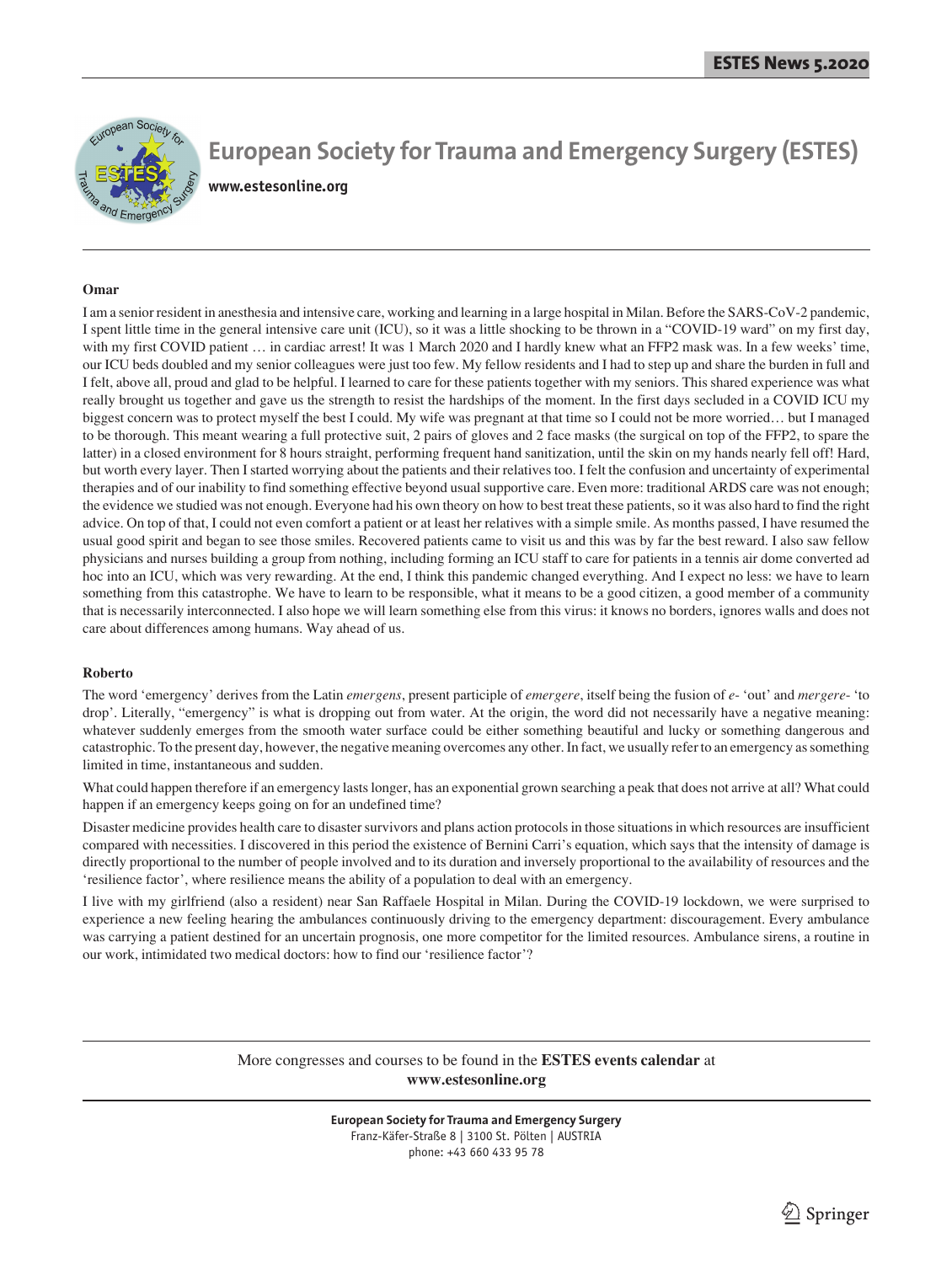

**www.estesonline.org**

Inside one of the new "COVID wards" in which I worked together with many volunteer residents, however, the discouragement gave way to the spirit of collaboration. The crisis was able to bring up a sense of responsibility in many doctors who ensured participation and diligence and forgot the fear of an unknown, new disease. Residents of various departments (surgery, radiology, ophthalmology, etc.), despite being inexperienced with the new disease, offered their availability and became familiar with P/F ratio, NIV, ultrasound, X-ray and CT findings of COVID-19-related pneumonia, along with the heat and the sweat of wearing full PPE. I am proud to say that ultimately the response to the common overwhelming needs, even if scientifically unsatisfactory, was adequate at least from the human viewpoint.

 I hope that we will not need to wait for another emergency to again find this spirit of cooperation for a better healthcare. It would be nice to give back to the word 'emergency' its antique capacities, believing that something good could emerge even from a tragic period.

## **Valentina**

My experience with SARS-CoV-2 started unfortunately with being quarantined at the very beginning of March 2020. At that time, as emergency medicine resident, I was attending an internal medicine ward, where patients coming from the emergency department were allowed to be admitted only after two negative COVID-19 throat swabs.

 On a Saturday morning, one of my colleagues phoned me, informing I had to undergo a swab test, as one of our patients got quickly worse, developing severe acute respiratory distress and was tested again for COVID-19, ultimately testing positive. I spent the entire weekend thinking that it was impossible I could have been infected: I had always worn a surgical mask, latex gloves and a single use coat when I visited that patient as all the other patients... but I was wrong: on Monday morning, I was tested and the result was positive.

 That was the beginning of the nightmare of quarantine for me and my parents. However, I was lucky because it lasted only two weeks. During my quarantine, I often felt a sense of guilt because I was at home and I could not do anything, while my colleagues were on the frontline, subjected to exhausting shifts. I was feeling fine with no symptoms. Then one day I woke up really asthenic, with muscular and joint pain and a terrible headache. I was so tired I could not stand up from my bed; but again very lucky, after a few days the asthenia and pain began to improve slowly.

At the end of those two weeks, I was called to repeat the swab in order to go back to work and the test result was fortunately negative.

 My return to the hospital reminded me of my first day of residency: I was very anxious because I did not know what awaited me, despite my colleagues having already told me some things about their experience. Once I arrived in the ward, I had to wear two facemasks, protective glasses and a plastic suit: I could hardly breathe dressed like that. On top, before entering a room, I had to wear also two pair of latex gloves and a single use coat and to change them after every single examination. I was shocked at the severity of the clinical condition of most of the patients: some of them needed noninvasive ventilation (NIV); some were put in prone position to improve breathing. It often happened that patients admitted in relatively good conditions got worse quickly and needed further respiratory support with NIV, first, then orotracheal intubation and invasive ventilation in the intensive care unit (ICU). Every day was similar to the others: it began and ended with the hope that all efforts and attempts were enough to heal our patients and with the fear that someone could suddenly get worse or die.

I was struck by the patients' sense of loneliness: they could not receive visits from their relatives and friends. Every day my colleagues and I called our patients' relatives to update them about their loved one's clinical conditions. I often put myself in their shoes: how would they feel waiting for that daily update, with the fear and anxiety that their beloved relatives could get worse or die, without the possibility to do anything for them except waiting for a call?

This "health emergency" taught me a lot about the management of acute lung failure, ARDS and contagious infective disease and gave me the opportunity to reflect about the human and emotional aspects of what means being a good doctor. The focus is often the treatment of a disease and the physical healing of the patient, forgetting that we are in front of a suffering person, full of fears and worries. While facing up to their diseases and hospitalization, patients also need other types of attention: sometimes a smile or a word of encouragement can be enough to help them to feel less alone.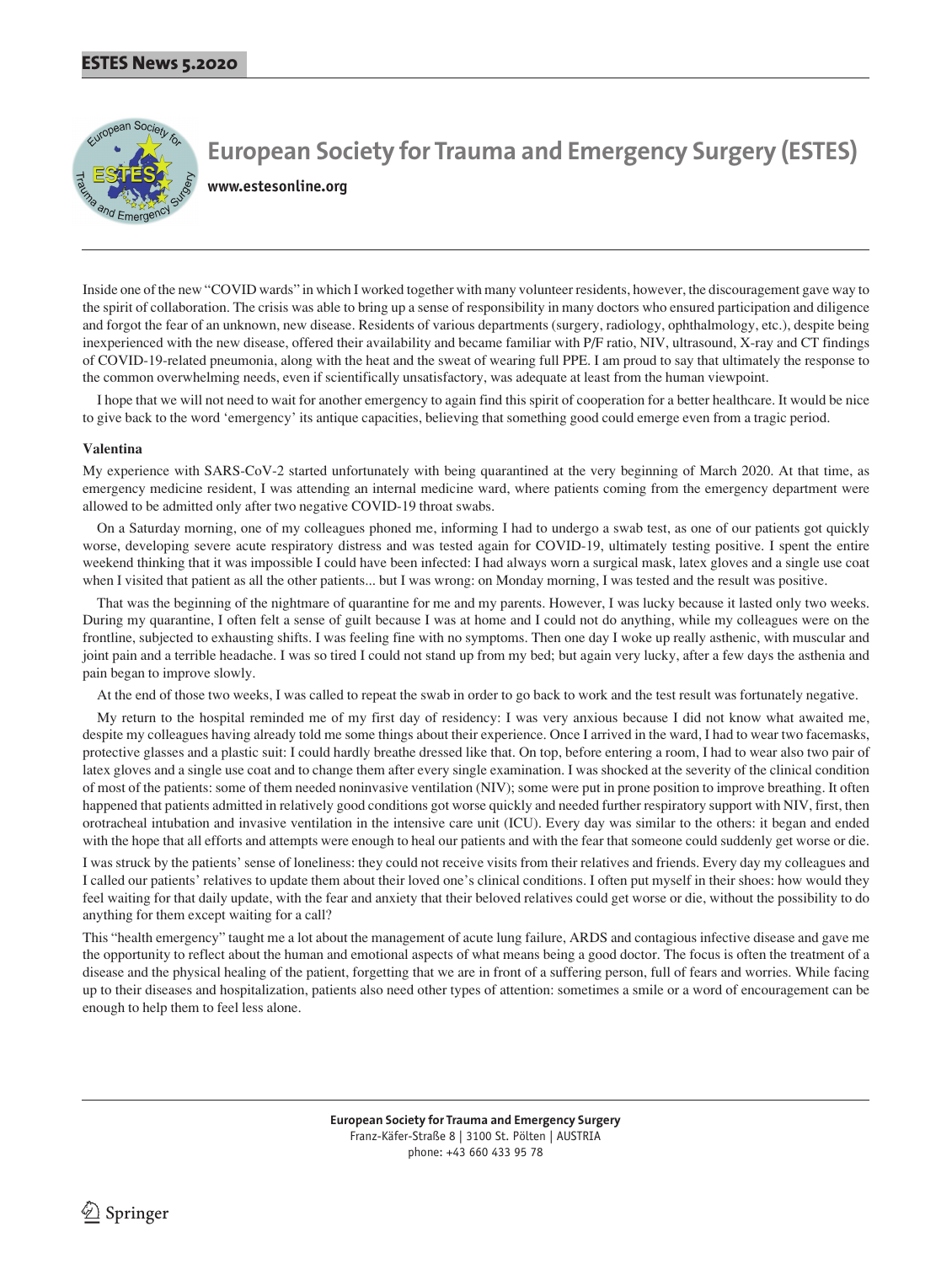

**European Society for Trauma and Emergency Surgery (ESTES) www.estesonline.org**

#### **Stefania**

When almost one year ago I began my residency in emergency medicine, I could not imagine having to face a pandemic that had previously only been seen in movies. The COVID-19 outbreak represented for me the opportunity to contribute to a healthcare event which, at the very beginning, no one was able to manage. While living and experiencing a situation that will be part of history, I also had the chance to acquire knowledge and skills. The collaboration between healthcare workers of diverse departments and the sharing of knowledge and experience within several different professional figures was what enriched me most. The hardest things I experienced were coping with highly demanding working schedules and wearing very heavy protective equipment. Being completely covered with safety devices, the only way to communicate and being recognizable from my colleagues was through eye contact and the names written on the suits.

 My reflection at the end of this experience starts from the dissociation of the necessity to wear a protective disguise, which in fact was compulsory, but in turn gave me the feeling of being isolated from reality. Behind the suit, I kept my fears, but experienced also the desire to be helpful. I found myself face to face with why I chose this profession, but without the possibility of escaping the question and making the answer superfluous and childish. Outside my suit, I was surrounded by many other microcosms like mine.

#### **Alessio**

February 20, 2020: the first case of COVID-19 in Italy was ascertained in Codogno Hospital (Lodi). March 8, 2020: all of Italy became a "restricted area"; the lockdown involved the whole country.

 My colleagues and I, like everyone else, were astonished by the exponential increase of the epidemic, as in just over two weeks we had gone from normal everyday life to the obligation to stay at home, leaving only out of strict necessity. Our ophthalmology department had at the time only suffered indirect effects of the emergency: outpatient and surgical activities were reduced to a minimum, reserved only for urgent and nonpostponable cases. We ourselves spent hours phoning patients to persuade them to postpone visits, when not urgent.

 March 11, 2020: all residents received an email from the Hospital Health Direction inviting us to serve in activities related to the COVID-19 emergency on a voluntary basis. The majority of ophthalmology residents, also thanks to the heartfelt invocation of our Head Professor Bandello, decided to join. Some of us were assigned to "COVID-19 wards"; the rest collaborated in an observational study on patients affected by the new SARS-CoV-2.

 The decision to contribute to the management of the emergency was taken with determination because we felt we were joining a collective national effort in facing an unexpected and, in many respects, still unknown threat. However, this decision was accompanied by at least two types of fear: the first was obviously to actually become infected ourselves, while the second was exquisitely "medical"; we were afraid of not being able to provide adequate care to the COVID-19 patients. As ophthalmology residents, in fact, we learn to treat eye diseases and eye involvement in extraocular diseases, not to manage life-threatening conditions. Those of us who were assigned to the "COVID-19 wards" found themselves immersed in a clinical routine completely different from everyday ophthalmology. On one hand, it was a question of regaining confidence with medical acts for which however we had been thoroughly prepared during the university studies, such as physical examinations of the chest and abdomen for example; but nevertheless also to learn acts that, as students before and ophthalmologists after, we had never practiced, such as administration of oxygen, management of noninvasive ventilation and interpretation of blood gas analysis of patients with severe interstitial pneumonia.

 Some of us were assigned to support the COVID-19 research activities, led by a team of immunologists. The objectives were the creation of a biobank on COVID-19 and the study of the clinical characteristics of the patients, during the entire course of the disease. The biobank was to be used to better characterize the virus and understand its interaction with human tissues, the comprehension of which existing drugs were effective and the development of new ones. With this in mind, some of us had the task of physically taking samples collected from patients in the emergency department, in the intensive care units and in the "COVID-19 wards" to store them in a freezer and at the same time acquiring consent for their use for research purposes. On the other hand, the observational study on patients could have highlighted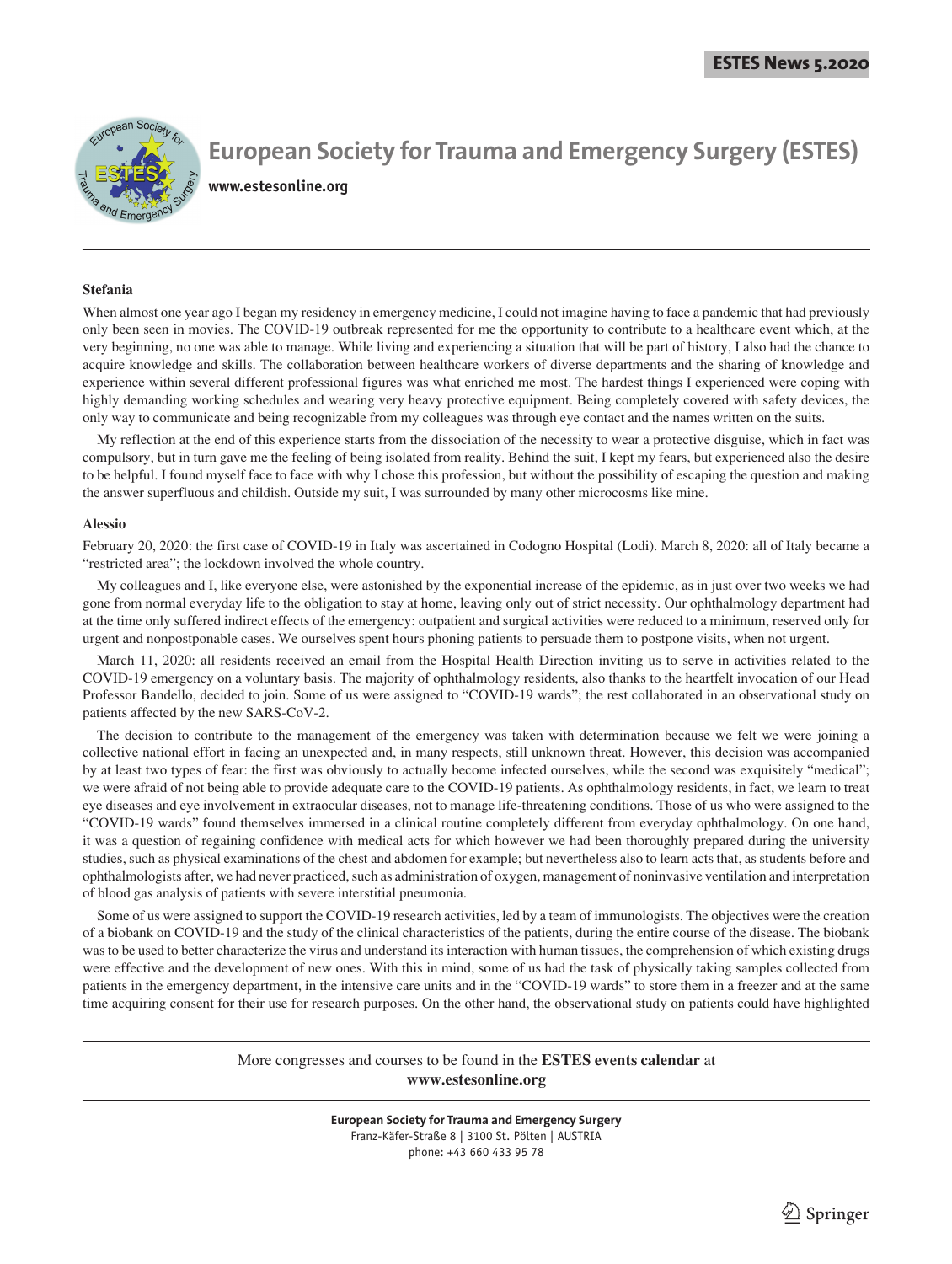

**www.estesonline.org**

positive and negative prognostic factors and helped to identify the most effective therapeutic strategies. For this reason, a portion of us had to acquire each patient's data from medical records on a daily basis and fill in appropriate case report forms.

 This last work in particular has provided us with a sort of overview of the emergency, albeit restricted to a single hospital. We personally saw how even patients who were our age or a little older could be infected and develop serious complications. Obviously, these cases impressed us the most, identifying ourselves with them. As evidence of this, one of us, two weeks after the beginning the research activity, developed a febrile syndrome and subsequently tested positive for SARS-CoV-2. As in the majority of younger patients, however, he did not develop significant respiratory symptoms, having no sequelae.

 With the advent of May, the daily number of infected people has drastically reduced, leading to the end of the lockdown. After the most difficult phase of the emergency, my colleagues and I were able to gradually return to our work as ophthalmologists.

 It was an experience that will remain forever engraved in our memory because nowadays no doctor could have imagined being moved from her/his "profession" to adapt to another type of work with a one-day notice; and no one will be able to forget the speed and the context in which this transitory transformation took place. However, the kind of pleasure we all felt in returning to our professional activities could only confirm the correctness of our choice: we are happy to be ophthalmologists.

Grazioli Moretti Alessio Di Biase Carlo Cavalleri Michele Starace Vincenzo Battista Marco Brambati Maria Capone Luigi Gorgoni Francesca Grosso Domenico Nadin Francesco Pederzolli Matteo Bandello Francesco

#### **Andrea**

I remember, in late September 2019, entering a bookstore to buy Albert Camus's *The Plague*. As a third-year resident in infectious diseases, reading this book was for me a mixture of feelings; I focused on "the plague" not as the real bacterial disease, but as the allegory of the difficulties, we go through in our lives. I was far from thinking that, less than a year later, I would read it again comparing the fictional story to my personal experience.

 I remember the first time I took care of a COVID-19 patient. I was assigned to be part of the staff of a brand-new ward, exclusively built up for the COVID-19 epidemic. I remember donning all the protective equipment: googles, mask, double gown, double pair of gloves…. Those strange gestures that would have become morning routine in the months afterward.

 The patient was an 83-year-old man, coming from a long-term care facility with severe pneumonia; former farmer, big hands marked by a 50-year history of hard work. While we had been through the pandemic for a couple of weeks at that time, he was the first confirmed case of SARS-CoV-2 infection we admitted. During the visit, I remember the anxiety of dealing with the unknown features of a new disease, but also the reassuring power of an established working methodology: collecting medical history, performing physical examination, draw a sample for arterial blood gases, ordering lab tests. As a mechanism of defence against all the doubts and fears, we kept ourselves busy by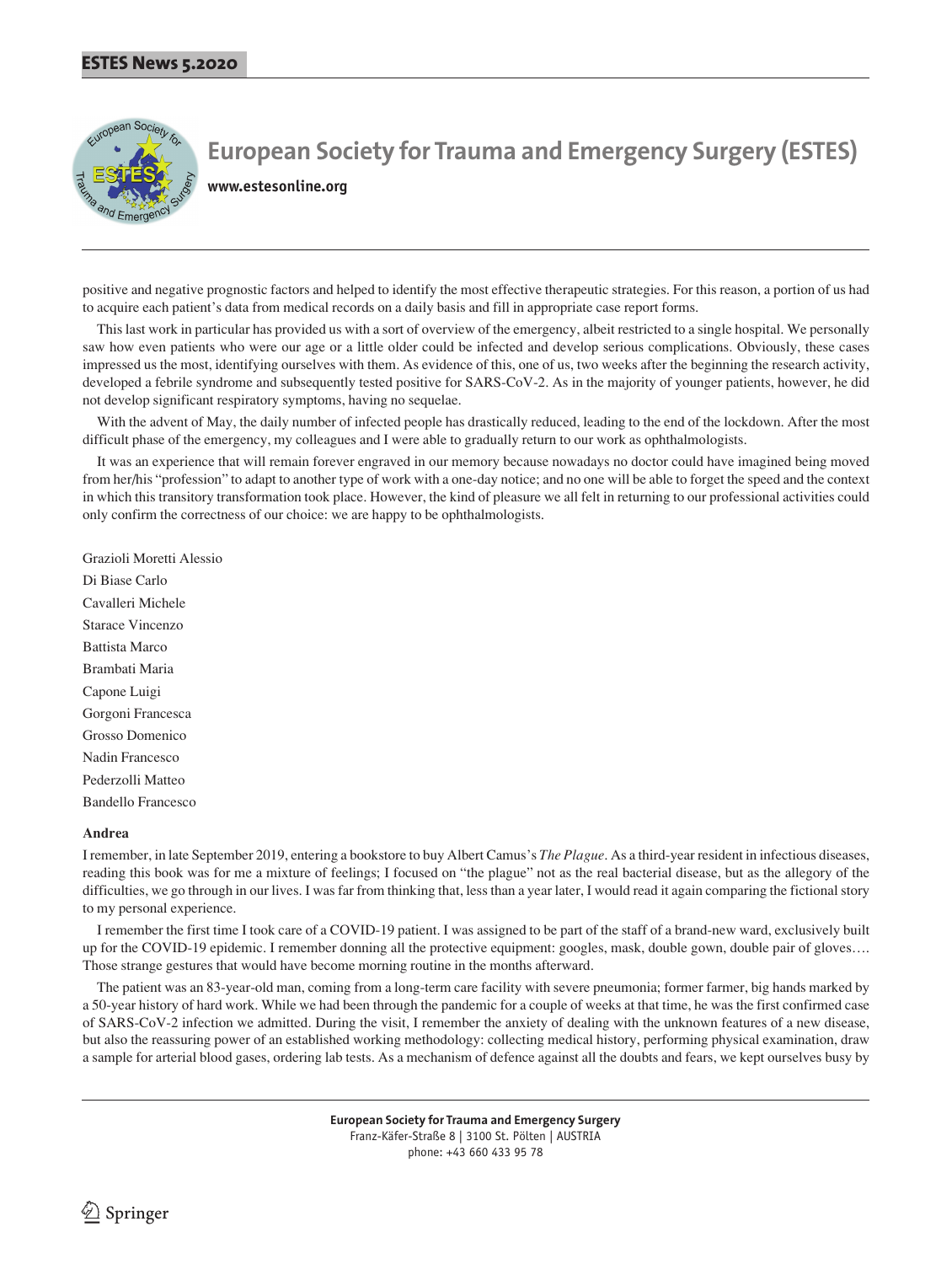

## **European Society for Trauma and Emergency Surgery (ESTES) www.estesonline.org**

collecting data, discussing new therapies, reorganizing our everyday activities, and above all by providing true support for these new types of patients: alone, frightened, without being able to see any relative. We, the healthcare workers, were literally the only human contact these people had for weeks, while being in their darkest moment. I remember the words of one of our nurses, whose eyes have witnessed AIDS pandemic and much more: "I have never seen patients so depressed in my whole life".

When the true epidemic began, our ward—which was originally conceived for 10 beds—exponentially increased as the cases did: 12, 15, 20, 24 beds, all occupied by severely ill patients. I remember the fear of not being able to provide each with adequate care: unusual concepts for an infectious diseases resident, like noninvasive ventilation (NIV), rise time/EPAP/IPAP, prone positioning, immunomodulation drugs, just became everyday matters of concern and discussion. The whole country was shut down, hoping for a miraculous drug to relieve us all from that nightmare; COVID-19 was just everywhere, in every thought, in every word.

 I remember the first 83-year-old patient going back home, healed. I remember the cheerful sensation of changing the valves of the Venturi mask, gradually taking the percentage of supplemental oxygen down to the final goal of 21%. I remember the gratitude of those who we have helped make it possible to go back to their relatives.

 However, I also remember too many others, young ones and old ones, who were not so lucky. There were banners out of the windows in my street, while going to and from work during those months: "everything will be fine". It sure was not, for too many families.

 Months after that period and with the worrisome shadow of a possible second-wave on the horizon, I reassure myself by remembering the people I met during this period, friends and colleagues who lighted up the darkness of the pandemic's days and that made me believe in Dr. Rieux's words from *The Plague*: "there are more things to admire in men than to despise."

#### **Reflections:**

- 1) Given the disproportion between need and availability of specialized resources to face a pandemic as well as any other disaster, we can count on our residents to give their contribution: in keeping with Omar, most of them will be "proud and glad to step up and share the burden". To use Alessio's words, they will be determined to join "a collective national effort in facing an unexpected and, in many respects, still unknown threat". They will not miss "to ensure participation and diligence, forgetting personal fatigue and fears", as Roberto says. Actually I believe it would have been be a mistake to keep them out: they would have felt excluded from serving the community and from being what they actually are: doctors.
- 2) It will be a mistake even bigger in regard to our mandate to develop and train the next generation of physicians. In this sense, the SARS-CoV-2 pandemic represents a unique learning environment: residents have dramatically increased their knowledge, experience, skills and decision-making capacity. We can make them "better doctors than they were before" as it was for Dario. As it seems it has been for Valentina, who recognized that our "main focus is often the treatment of a disease and the physical healing of the patient, forgetting that we are in front of a suffering person, full of fears and worries. While facing up to their diseases and hospitalization, patients also need other types of attention: sometimes a smile or a word of encouragement can be enough to help them to feel less alone". Being a good doctor is not just matter of being a good clinician, but also to reserve a "smile or a word of encouragement" to people caught "alone, frightened... in their darkest moment", as Andrea says.
- 3) Nevertheless, we cannot leave our residents alone to face such "unfair" times. We have the responsibility to guide them through the fatigue of long shifts and sleep deprivation, excessive heat and dehydration due to personal protective equipment, uncertainty of diagnostics and treatment for an unknown disease, depersonalization of wearing a face mask, frustration for loosing so many patients, for inhibiting them to be assisted and consoled by relatives and last but not least through the pressure represented by the fear to get the virus or to take it home to our loved ones. The example, the openness to discuss, the capacity to admit in front of them our own doubts and frailty will be the most important teaching and will turn this dramatic experience in an extraordinary learning experience.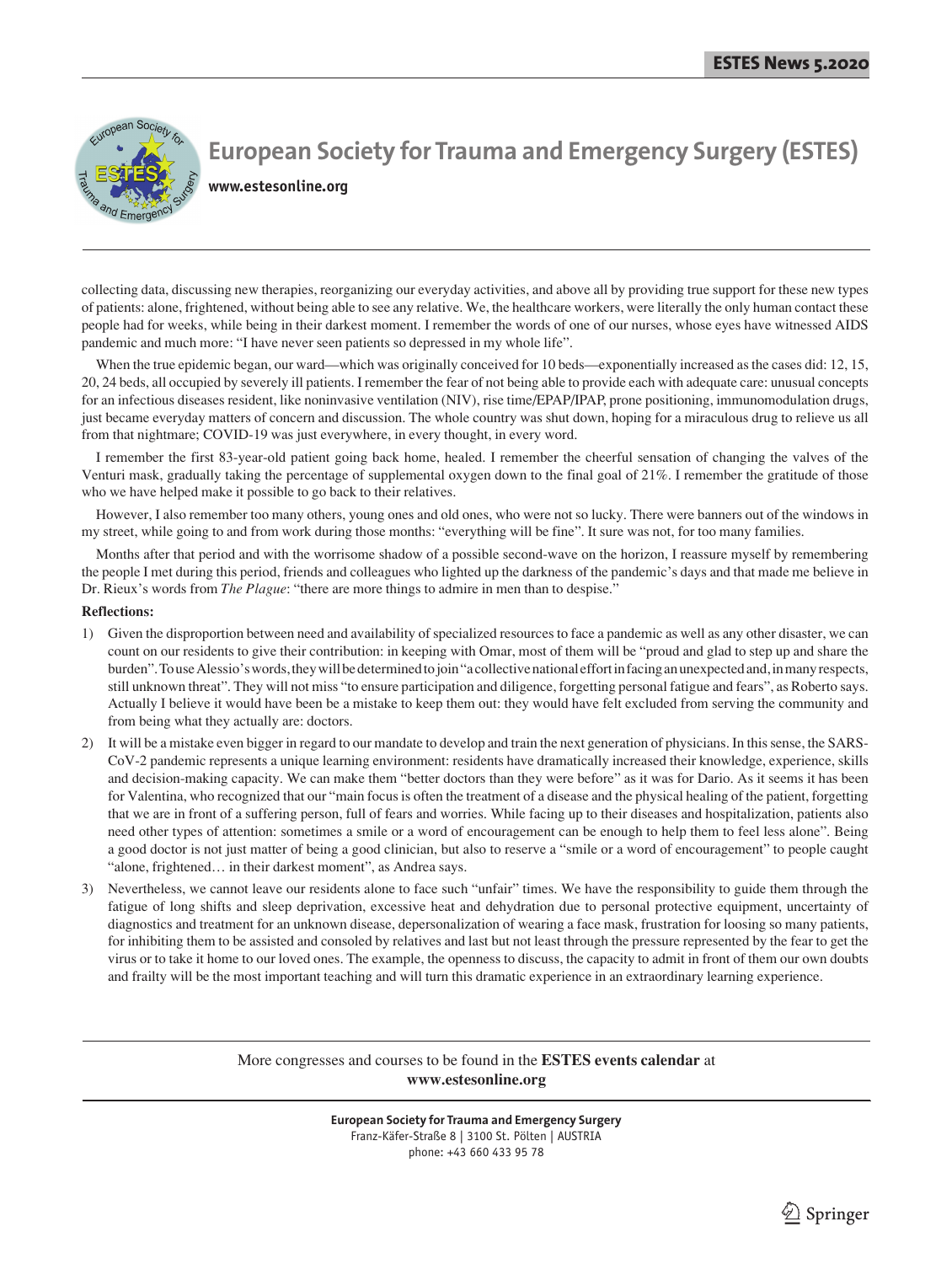

**www.estesonline.org**

- Actually we also have the challenge to convince them that we, as doctors, as healthcare providers, have the amazing power, to use Roberto's words, "to give back to the word 'emergency' its antique capacities, believing that something good could emerge even from a tragic period": we are capable to lighten up the dark days of patients and relatives, to make it possible for people who were apparently doomed to die to return home, to perform research to convert today's deaths into lives saved tomorrow.
- 5) History has proven that disasters are one of the forces behind evolution.<sup>12</sup> Natural and man-induced hazards play an active role in the morphology and evolution of past, present and future ecosystems, both natural and human.<sup>13</sup> The constant battle between pathogens and their hosts has long been recognized as a key driver of evolution.<sup>14</sup> Wars have been always a driver of human<sup>15</sup> and in particular medical advances<sup>16</sup>. We have to consider ourselves to be at war against COVID-19. In addition, we have some very powerful allies: our residents. Second COVID-19 wave, be aware: if you do eventually arrive, you will find courageous captains and brave quartermasters.

## **Corresponding Author**

Roberto Faccincani, ES, MScDM Emergency Department, Ospedale San Raffaele, Milano, Italia ESTES Advisory Council Chairman 2019-2022 faccincani.roberto@hsr.it

- 1. https://www.euronews.com/2020/08/06/is-europe-having-a-covid-19-second-wave-country-by-country-breakdown
- 2. Kurihara, H. & Bisagni, P. & Faccincani, R. et al. (2020). COVID-19 outbreak in Northern Italy: Viewpoint of the Milan area surgical community. Journal of Trauma and Acute Care Surgery. 88. 1. 10.1097/TA.0000000000002695
- 3. https://www.nytimes.com/2020/03/12/world/europe/12italy-coronavirus-health-care.html
- 4. https://www.advisory.com/research/global-forum-for-health-care-innovators/the-forum/2020/03/italian-hospitals
- 5. Zangrillo, A. & Beretta, L. & Silvani P, et al. Fast reshaping of intensive care unit facilities in a large metropolitan hospital in Milan, Italy: facing the COVID-19 pandemic emergency [published online ahead of print, 2020 Apr 1]. *Crit Care Resusc*. 2020;22(2):91-94
- 6. Faccincani, R. & Pascucci, F. & Lennquist, S. (2020). How to surge to face SARS-CoV-2 outbreak. Lessons learned from Lombardy, Italy. Disaster Medicine and Public Health Preparedness. 1-7. 10.1017/dmp.2020.64
- 7. Faccincani, R. Personal reflections of an emergency general surgeon on the COVID-19 pandemic. *Eur J Trauma Emerg Surg* **46**, 511–512 (2020). https://doi.org/10.1007/s00068-020-01363-8
- 8. https://www.ilgazzettino.it/nordest/padova/coronavirus specializzandi favoriscono contagio ospedale polemica scuse-5203860.html
- 9. https://en.wikipedia.org/wiki/Impact\_of\_the\_COVID-19\_pandemic\_on\_healthcare\_workers
- 10. Kipling, R. (1897). Captains Courageous. New York. The Century Co. 1897
- 11. Faccincani, R. Message from the Advisory Council Chair. ESTES News 5. 2019
- 12. Toshikazu, E. & Shigenori,M. United theory of biological evolution: Disaster-forced evolution through Supernova, radioactive ash fall-outs, genome instability, and mass extinctions. Geoscience Frontiers, Volume 6, Issue 1, January 2015, Pages 103-119 https:// doi.org/10.1016/j.gsf.2014.04.009
- 13. Laoupi, A. The socio-cultural profile of hazards. Disaster Archaeology and the risk assessment of past catastrophic events. Article assessed August 30th 2020 http://www.drgeorgepc.com/DisasterArchSocCultLaoupi.html
- 14. Enard, D. & Cai, L.& Gwennap, C. et al. Viruses are a dominant driver of protein adaptation in mammals. eLife 2016;5:e12469. DOI: 10.7554/eLife.12469
- 15. Strickland, J. Do wars drive technological advancement? https://science.howstuffworks.com/war-drive-technological-advancement. htm Article assessed August  $30<sup>th</sup> 2020$
- 16. Tobey, R. Advances in Medicine During Wars https://www.fpri.org/article/2018/02/advances-in-medicine-during-wars/Article assessed August  $30<sup>th</sup>$  2020

**European Society for Trauma and Emergency Surgery**

Franz-Käfer-Straße 8 | 3100 St. Pölten | AUSTRIA

phone: +43 660 433 95 78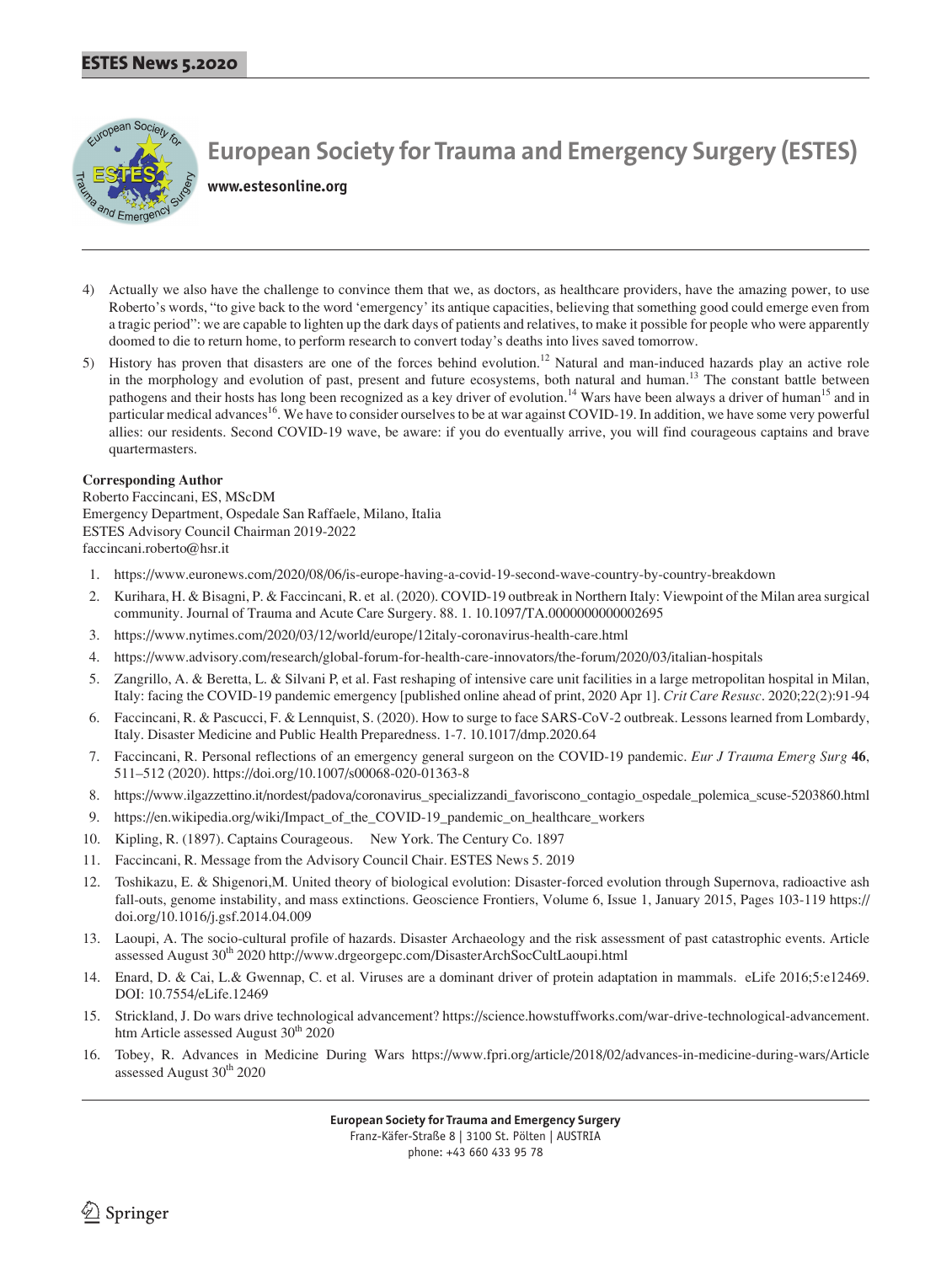

**www.estesonline.org**

## **Disaster & Military Surgery Section Meeting Minutes – June 29, 2020**

17 people registered:

13 people attended: Frederic Rongieras, Mark Haverkort, Francois Pons, Piotr Koleda, Simon Herman, Stefan Leichtle, Miklosh Bala, Khalid Akhtar, Jonathan Tilsed, Manuela Walland, Itamar Ashkenazi Tankj Hofman, Amir Khorram-Manesh

## **Agenda:**

- 1. Opening and welcome
- 2. Note taking
- 3. Approval of the agenda
- Oslo ECTES 2021 update:
	- a. The Congress
	- b. The D&MS section program

The Oslo Congress 2021 will be very similar to that which was planned for 2020. As much as we are aware, there will be some space for new abstracts. We were asked, as the D&MS section, to take upon us the main burden and enable space within the sections' sessions for the COVID pandemic. This forced us to make some rearrangements, discarding some topics and arranging for one whole new session devoted to the COVID-19 epidemic. Since we are a surgical society, we have chosen surgically related topics.

## **Main points discussed:**

- a. People whose abstracts were accepted for the 2020 congress will be able to present in 2021 if they wish so. All those whose abstracts were accepted for 2020 were approached by the congress organizers and those interested to present in 2021 will need to approve their participation by August 31st. Soon after that it will be decided whether there is space for more new abstracts to be submitted, and how many.
- b. The current working mode is that this will be a frontal congress if this is indeed possible. However plans are being made to enable a hybrid congress or online congress if necessary.
- 5. Current status of the initiative to give autonomy to humanitarian agencies and military representatives to decide on the contents of sessions in future programs.

When Roberto Faccincani and I were elected as chair and vice chair of the section, we started negotiating with the executive board for the possibility of having more autonomy in deciding the program for the section's sessions. Briefly, the scientific program of ECTES has been decided for years by a scientific committee comprised of the local organizers and members of the board. The sections' representatives suggested topics and possible speakers and the scientific committee had their final say regarding what would be included and what not and how. For two years we negotiated to receive more autonomy on the program, not only for us as chairs, but for specific members of the section. Specifically: we asked the executive board to enable members of each of the military organizations and humanitarian agencies to conduct one session (out of 4–6 allotted to us each year), in which they would decide on the pertinent topics and also the speakers. In return, they would each fund one speaker. Our plan was to start this as a pilot study in the Ljubljana ECTES congress and enlarge this autonomy in the future if the plan proved successful. We approached the different organizations last year. Members of the German Army were the only ones to return with a definite approval of the plan. Representatives of other national armies initially provided a favorable response, but nothing has progressed since. As much as the humanitarian agencies are concerned, MSF declined and ICRC never answered.

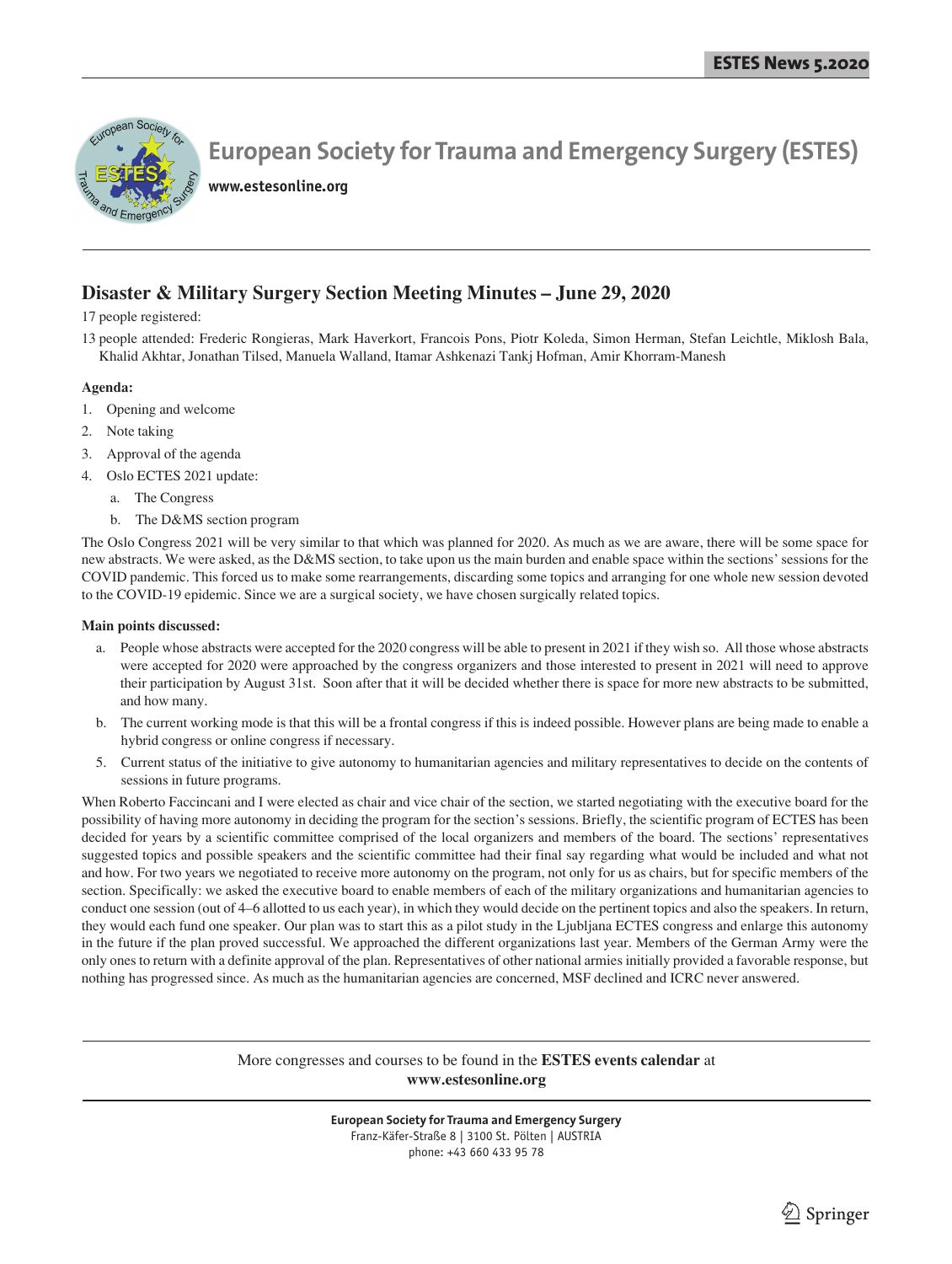

**www.estesonline.org**

 As someone who conceived this idea and worked hard for it, I decided to proclaim it a total failure. We cannot proceed with this idea as long as we do not have the commitment of the different military organizations and humanitarian agencies. I am therefore returning the mandate concerning the two sessions to the board. This does not mean that we are closing our doors for possible cooperation in the future. It just means that we cannot commit to an idea, when the potential partners in question are not willing to commit themselves to it as well.

## **Main points discussed:**

- a. There was a general agreement that such an attempt demands commitment on behalf of the parties involved. There was a request not to close this option altogether but to keep it as a viable option if the commitment does arise in the future.
- b. The tension between representatives of the humanitarian agencies and the representatives of the military organizations which we all witnessed in the last section meeting was brought up. Those attending this section meeting thought it is important to emphasize, that in the end, all the section members, whether humanitarian or military surgeons, all have the same objective which is the optimal treatment of their patients. The whole idea behind this section is that it allows us to learn from each other so we can all perform better in the difficult environment where we might be working whether we are military surgeons or humanitarian surgeons (or both, depending on the circumstances).
- c. The issue of the name of the section was discussed. It had been proposed in Prague to consider changing the name of the section from Disaster & Military Surgery to Global Surgery. This theoretically could involve both the humanitarian surgeons and the military surgeons within the section without giving undue emphasis to the background of the different members. However, changing the name is not something we can do lightly or quickly. The current section's name which emphasizes not only the military but also the disaster, also encompasses two [of three] parties currently involved in the section.
- d. An alternative to what had been done in this pilot study would have been to approach NATO rather than individual national militaries.
- 6. Expert committees and other ventures in the field of military surgery and humanitarian surgery

Roberto Faccincani organized a round table at the Oslo congress which was supposed to discuss cooperation between different organizations in performing a cooperative study in the field of disaster medicine. We invite anyone wishing to lead any other initiative within the field of disaster/military/humanitarian/global surgery to use the section as a platform. The section has some power that could help facilitate multiorganizational projects.

### **Main points discussed:**

- a. none
- 7. ESTES webinars

Jonathan Tilsed approached us with a recent project already running within ESTES. The society is planning to run a series of ESTES webinars. An experienced 'backstage' team has been set up and there are some webinar suggestions that will be running over the coming weeks. It has been suggested that each of the sections should also contribute to this series. Experience has shown that the key to success is to make these as interactive as possible and we have adopted the following formula to facilitate this: (1) a relevant clinical case is presented; (2) at key points during the case, participants in the audience are asked to choose management options in real time and the results of these polls are revealed; (3) the case is followed by a panel discussion during which the audience are invited to submit questions via a 'Q&A' link; (4) an invited speaker gives a 15-minute presentation on the topic; (5) this is followed by a short discussion; (6) the session ends with an update on the relevant literature. This formula should be used as a guide, but reasonable variance will be permitted! What ESTES needs from the Disaster & Military Section: a topic; case for presentation (and presenter); 3–4 panelists; invited speaker; list of key references. The organizers wish to have these preferably by July 31st.

The support team will do the rest.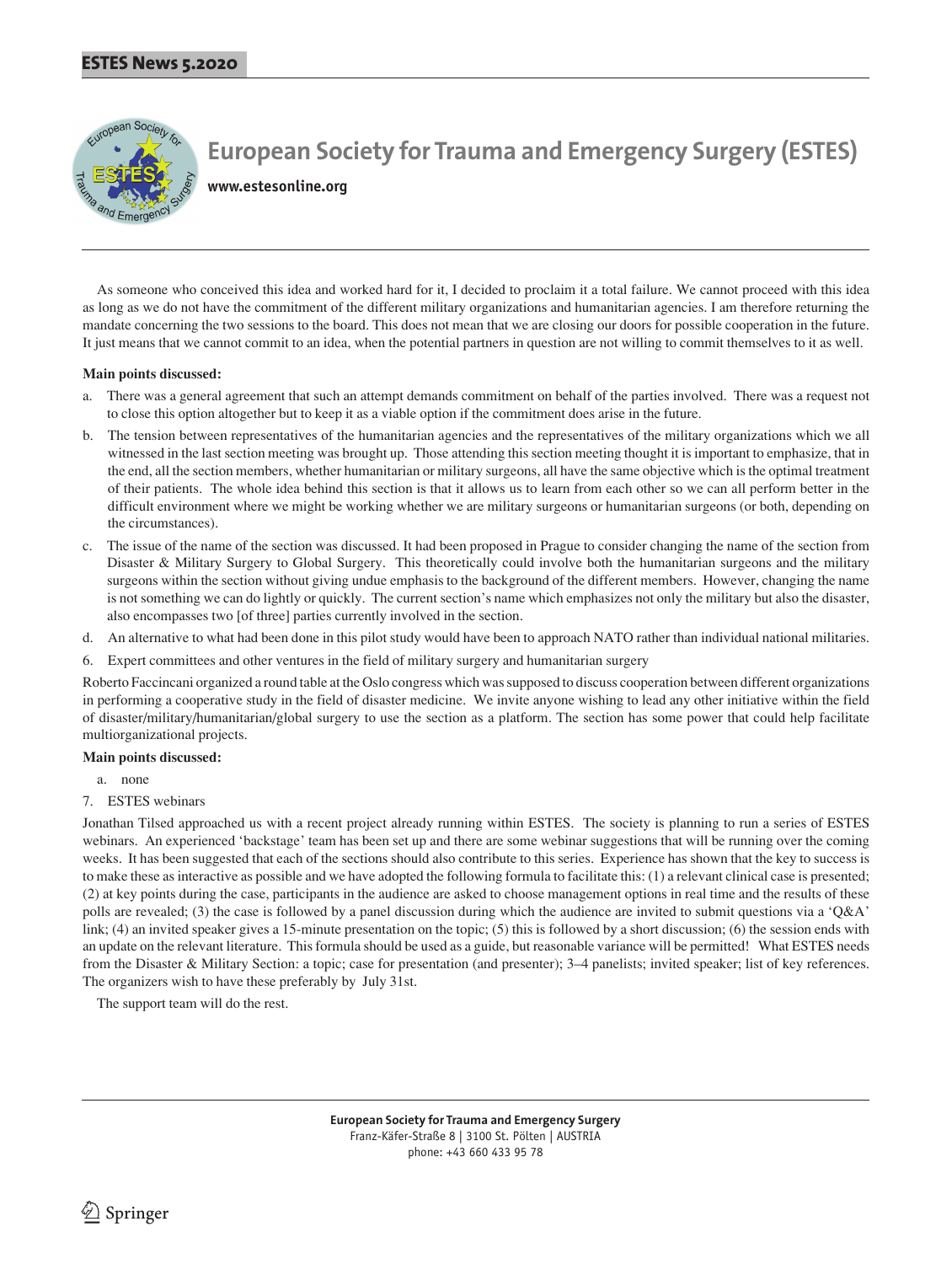

**www.estesonline.org**

#### **Main points of discussion:**

- a. ESTES has a good platform for webinars that relies on the experience accumulated by SICUT. The first webinar will be next Monday and the plan is to run a webinar every two weeks. Many more webinars are being organized, most of them on orthopedic topics. Some emergency surgery webinars are being planned as well. The members of the section are urged to offer a topic for such a webinar.
- b. The legal issues of presenting patient data were discussed. It was emphasized that these should follow the EU's General Data Protection Regulation (GDPR) and these are very strict. All participants will need to sign consent.
- 8. Other topics: no other topics were raised.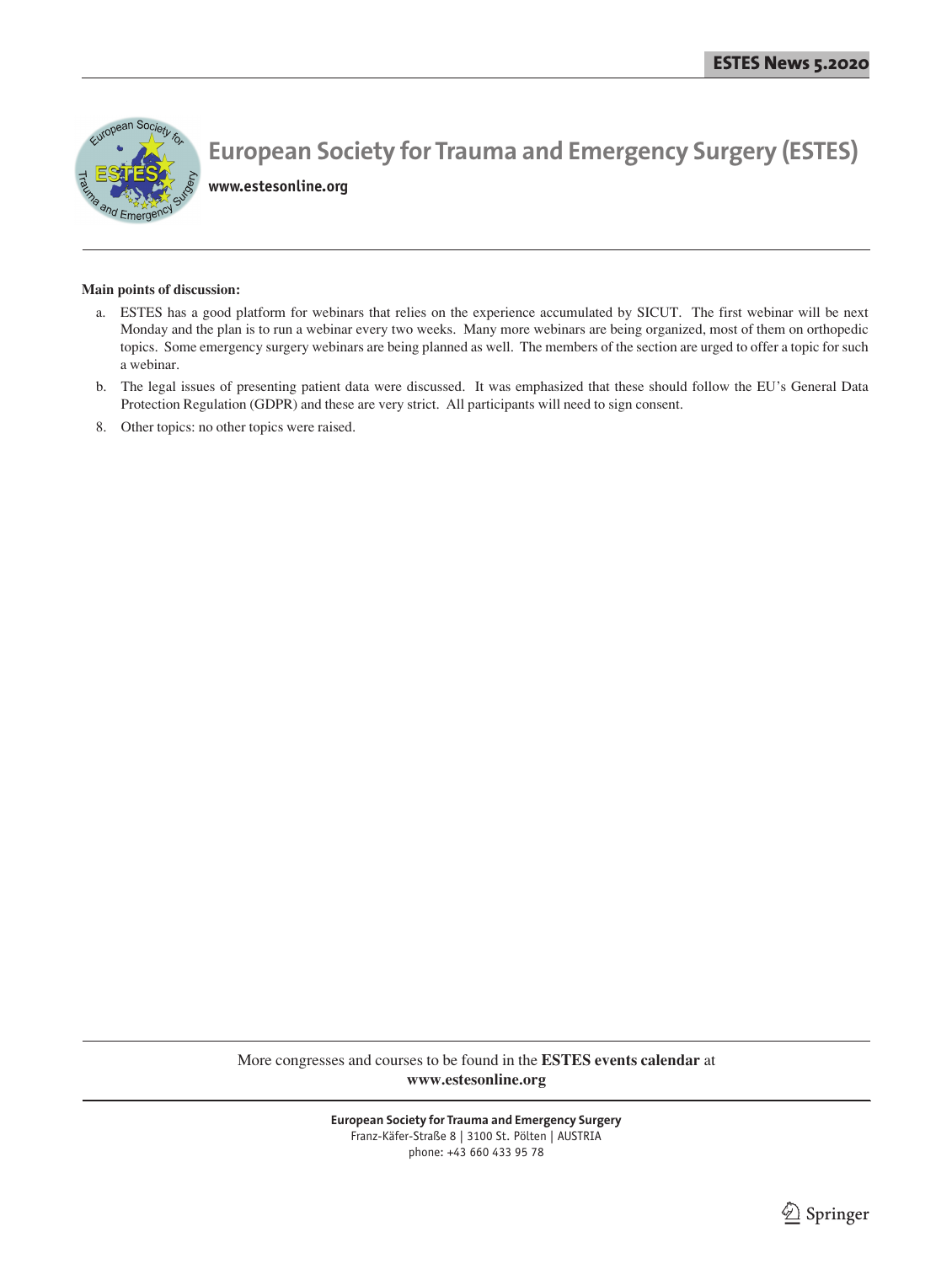

**www.estesonline.org**

## **ESTES Emergency Surgery Section Meeting Minutes – June 26, 2020**

via Zoom web conference – 11:00 CET

Attendance: 16 participants

Participants: Hayato Kurihara (HK), Gary Bass (GB), Shahin Mosheni (SM), Isidro Martinez Casas (IM), Miklosh Bala (MB), Luca Fattori (LF), Andrei Mihailescu (AM), Cristina Rey (CR), Dimitrios Damaskos (DD), Henrique Alexandrino (HA), Khalid Akhtar (KA), Luca Fattori (LF), Olga Rutka (OR), Tjarda Tromp (TT), Jorge Pereira (JP) and Michael Sugrue (MS). Secretary: Manuela Walland (MW) Chair: Jorge Pereira (JP), Portugal Vice Chair: Michael Sugrue (MS), Ireland

## **Agenda:**

1. Opening: JP welcomed the participants and thanked them for their availability.

2. Presentation of the actual committee member situation:

Active Members May 2019: 521; July 2020: 196 (updated)

Chair and vice chair maintain their positions for another year, as they were elected in 2019. Regarding the Committee's composition, Gary Bass, Beat Schnuriger, Shahin Mosheni and Marianne Vinbaer end their 3-year term. According to the bylaws, another 3-year mandate is possible if they are willing to proceed. To this end, JP previously questioned them by e-mail about their availability to continue. Gary, Shahin and Beat answered affirmatively. There was no response from MV. The remaining elements of the Committee maintain their positions since they were elected less than 3 years ago.

Committee 2019/2020 Chair Jorge Pereira (PT) 2019 Vice Chair Michael Sugrue (IR) 2019 Committee members Gary Bass (IR) 2017 Shahin Mohseni (SWE) 2017 Beat Schnuriger (SUI) 2017 Marianne Vinbaer (DEN) 2017 Luca Fattory (IT) 2018 Stefan Schulz-Drost (GER) 2018 Andrei Mihailescu (UK) 2019 Rifat Latifi (USA) 2019

3. Summary of activities developed:

a. Seven proposals were made for the Oslo ECTES, five accepted and two postponed. After cancellation of ECTES 2020 due to the COVID pandemic and the subsequent decision to postpone the Congress to the following year, the proposals and sessions remained in the new program: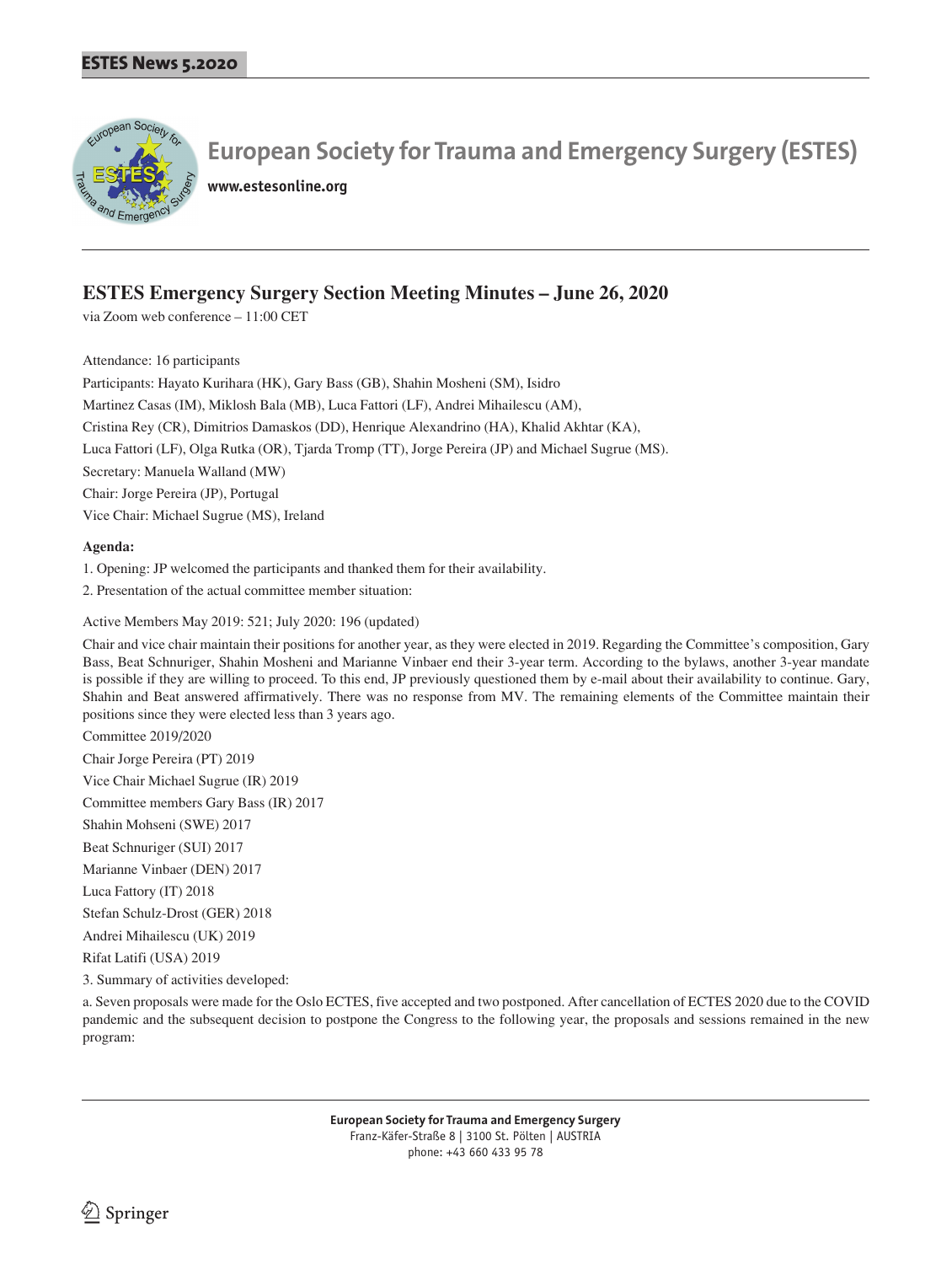

**www.estesonline.org**

- i. Acute Cholecystitis—time to review our practice 2020 2021
- ii. Complicated Acute Appendicitis—get real 2020 2021
- iii. Bundles of Care in Emergency Surgery 2020 2021
- iv. Diverticular Disease—controversies in emergency surgery 2020 2021
- v. Improving Laparotomy Outcomes 2020 2021
- vi. Small Bowel Adhesions in the 21st Century rejected/postponed
- vii. Tertiary Peritonitis rejected/postponed

b. Simultaneously, according to the plan to prepare the scientific program of the congress one year in advance, talks began for the ECTES program in Ljubljana that would have taken place in 2021, now postponed to 2022. Seven proposals were made but have not yet been discussed in the organizing committee:

- i. Emergency Surgery Quiz
- ii. Battle session: Acute Appendicitis: What is the best practice?
- iii. Stomas in Emergency Surgery The right way to do it
- iv. Things That We Don't Learn in Medical School—NOTSS
- v. Nightmare Fistulas
- vi. Small Bowel Adhesions in the 21st Century
- vii. Patient Optimization for Emergency Surgery

c. The activities presented were developed using web tools provided by ESTES and through a WhatsApp group created to keep the committee members in contact more frequently.

d. Development of a protocol to perform Snapshot on Acute Appendicitis, coordinated by committee member SM. Data collection will start in November. At this point, JP questioned SM about the pandemic's influence on the design of the protocol. SM replied that the protocol would keep the original idea since currently there are no recommendations for conservative treatment of appendicitis exclusively because of COVID-19.

e. A group was created to develop guidelines for guidelines that have not yet progressed beyond the bibliography research phase.

f. Noteworthy are the scientific productions and documents, made and published during 2019 and early 2020, associated with the Section:

i. ESTES Educational Committee and Emergency Surgery Section Recommendations for emergency surgery during COVID-19 pandemic

ii. Self-reported and actual adherence to the Tokyo guidelines in the European snapshot audit of complicated calculous biliary disease. DOI: 10.1002/bjs5.50294

iii. Surgeon-performed point-of-care ultrasound for acute cholecystitis: indications and limitations: a European Society for Trauma and Emergency Surgery (ESTES) consensus statement. https://doi.org/10.1007/s00068-019-01197-z

iv. Congratulations to Matteo Marconi for his paper published in the *Italian Annals of Surgery* entitled: Not only FAST; The MUSEC® experience in training surgeons. PMID: 31815729. This work is not directly from the Section but represents scientific production based on activities that the Section helps to promote (MUSEC).

v. On this subject, MS talked about the snapshot paper and congratulated GB on the initiative and stressed its importance for the Section and ESTES.

> More congresses and courses to be found in the **ESTES events calendar** at **www.estesonline.org**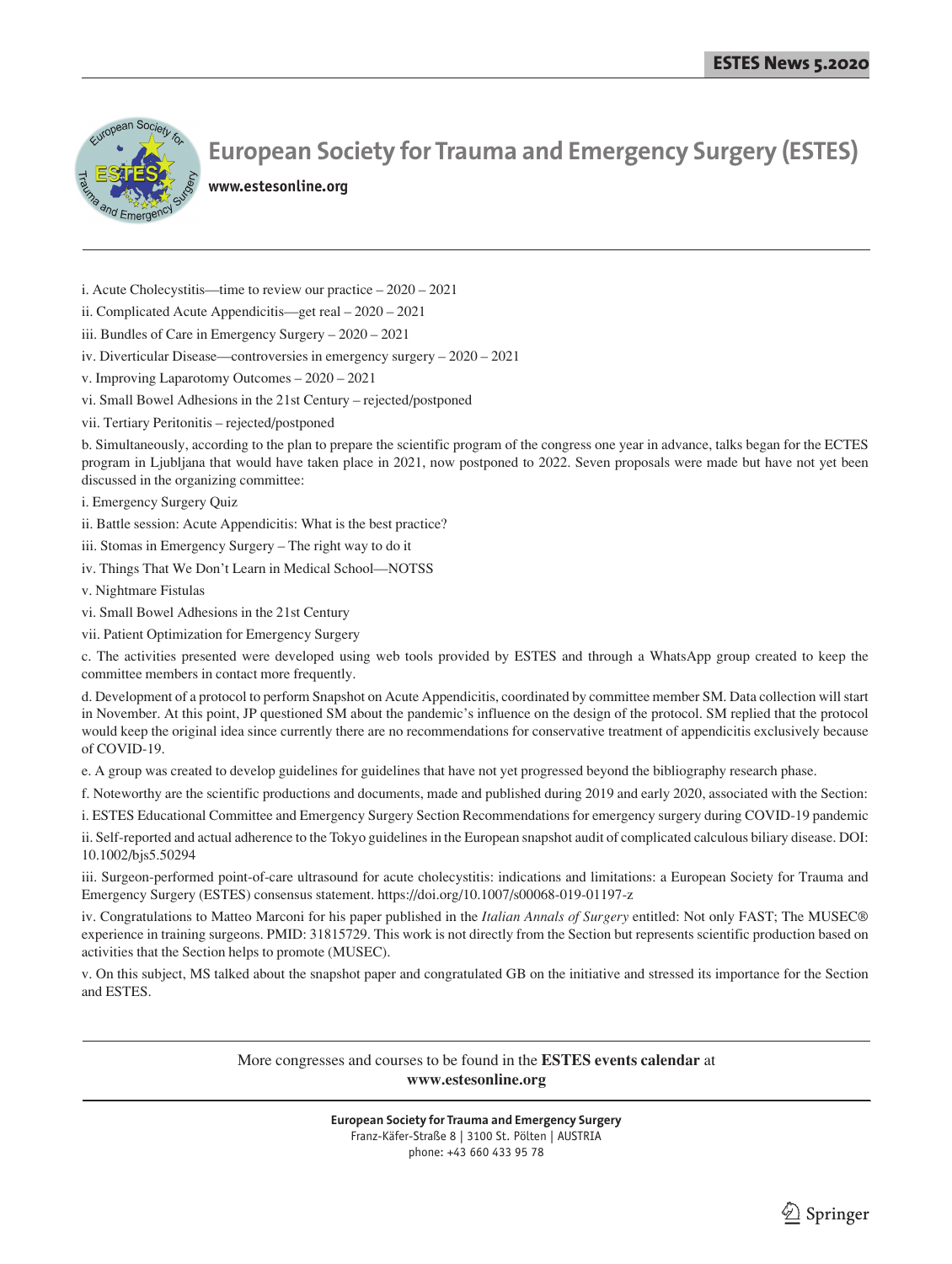

**www.estesonline.org**

g. Although not organized by the Section, it is worth mentioning the several MUSEC courses that were held in 2019 and the ESC in Milan in February 2019, for the first time in Europe. Congratulations to HK for this achievement. HK replied that ESC was prepared to take place in Oslo, with 32 confirmed registrations but was, unfortunately, postponed. However, the team is ready to move forward to next year's **ECTES** 

h. Regarding the site, HK suggested that small presentations with about 2 minutes could be added to the site, in video or comments like short podcasts. These formats could be published on the ESTES YouTube channel and link them to the ESTES website and the Section's subpage.

4. EGS Registry at LUH:

MS introduced this project of a registration tool in emergency surgery, whose draft had been previously sent to the members of the Committee. He proposed sharing it with ESTES and have the approval to spread it among members of different countries so that they could use it. JP proposed to share the document with the members of the Section, the Advisory Council and the Executive board so that all could comment about its usefulness. The project may represent an added value in the study of the different types of care around Europe regarding Emergency Surgery and Trauma, at a more comprehensive level. JP referred to the need of a server to store the data collected. MS via chat (his internet connection was very poor) stated that the server will be provided by Donegal Clinical and Research Academy, and the possible publications resulting from that data analysis will be ESTES based. Moreover, the proposal is not intended for profit but only for sharing material and data for research. It is still a project in the making, a draft, but can be evaluated and eventually accepted as the registration recommended by ESTES.

5. Survey proposal involving ESTES:

MS previously sent two documents containing the survey proposals for evaluation by the Committee. At this time, MS was not connected, and JP proposed to share the two documents with the Committee to assess their feasibility. Later on, after reconnection, MS gave some clarifications on the subject. The surveys are part of the master's degree of 2 of MS's students. The intent to expand the scope and number of participants in the surveys is the main reason for ESTES' involvement, which MS stated, is relevant and necessary. MS said that both candidates would apply for membership of ESTES. The authorship of the resulting papers will include the Committee members and will be ESTES based. JP will forward the documents for the Committee's approval.

i. Survey of ESTES membership regarding the prevention of parastomal hernias, should include the use of a mesh in both elective and emergency surgery.

ii. Survey of ESTES membership regarding current practice in emergency surgery midline laparotomy closure

6. Election of the new Committee members:

a. First, anonymous voting was carried out to keep the three members of the Committee elected in 2017 who showed their willingness to remain one more term. IM proposed that Committee members who are not active and do not participate in the activities of the Section, should not have their term renewed and be warned of that. JP concurred.

b. The mandates of GB, SM and BS were renewed by a majority of votes, and MV term was ended.

c. The audience was asked to present a candidate to run for the free seat. HA proposed himself to replace the non-renewed member. Anonymous voting was then carried out, and HA was accepted for a 3-year term on the ESS Committee by the majority. HA took the opportunity to divulge a current ESTES Motivation Survey, organized by himself and Itamar, motivated by the recent decrease in the number of ESTES members. The survey aims to identify the causes of the members' growing disinterest in ESTES and try to point out a solution.

Committee 2020/2021

Chair Jorge Pereira (PT) 2019

Vice Chair Michael Sugrue (IR) 2019

Committee members Gary Bass (IR) 2017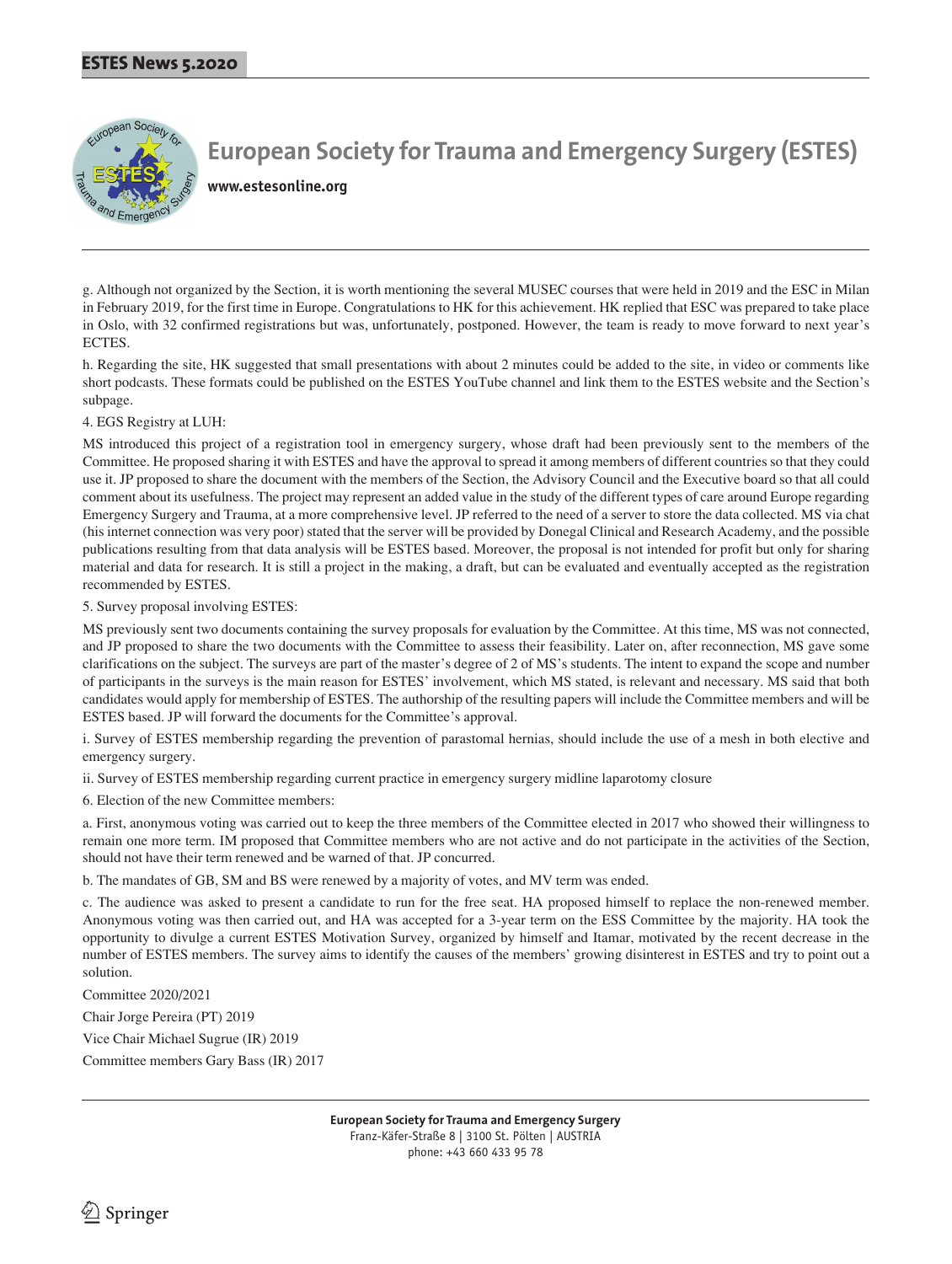

**www.estesonline.org**

Shahin Mohseni (SWE) 2017 Beat Schnuriger (SUI) 2017 Henrique Alexandrino (PT) 2020 Luca Fattory (IT) 2018 Stefan Schulz-Drost (GER) 2018 Andrei Mihailescu (UK) 2019

Rifat Latifi (USA) 2019

## 7. Information:

ESTES webinars: JP presented a new format for science dissemination and teaching that ESTES is developing. JP learned of the project through Jonathan Tilsed (JT), who also requested the participation of ESTES ESS (unfortunately, he could not be present at this meeting for professional reasons). The format includes the interactive presentation of a case, followed by a discussion with a panel of experts in the field. After the presentation of the case, a guest speaker presents a 15-minute lecture on the topic. The webinar ends with an update on the relevant literature. ESS is invited to participate, having to perform the following tasks:

i. Choose a topic

ii. Choose the case for presentation

iii. Choose and invite 3 to 4 panelists

iv. Choose and invite the speaker

v. Provide a list of relevant literature

The organizing team is ready to cover the remaining issues, namely the computer and technology needs. During the conversation with JT, JP put forward some possible topics, namely:

- Postoperative abdominal sepsis

- Soft-tissue infections

- Acute severe pancreatitis—when is surgical treatment definitely needed

- Cholecystostomy for severe acute cholecystitis in high-risk patients–is it worth it?

- Update on ultrasound for emergency surgeons—where do we stand?

JT said that they are ready to begin in July and he asked the Section to prepare one for the beginning of August. The intention is to hold one webinar every two weeks. JP asked for suggestions of topics and participants in order to organize this and other webinars. HK made an update, starting by saying that the first webinar had already been held on the 18th of June, in cooperation with the Italian Society of Trauma and Emergency Surgery. Tina Gaarder presented a trauma case. Mauro Zago, Diego Mariani and Alan Biloslavo are part of the webinar organizing team. HK recommended national delegates advertise the events among their national societies. HK plans to hold a webinar on peritoneal resuscitation in collaboration with MS. MS tried to give more information about this webinar. However, the connection was still weak, and it was impossible to understand what MS was saying. Another suggestion came from LF: to hold a webinar about abdominal closure after laparostomy. JP raised the question of the usefulness of webinars in August when there are many people on their annual leave. HK said it is an interesting question and replied that low live participation was not a concern because the idea was to record all the webinars for deferred broadcasting on another platform. The summer break can be harmful and lower the expected audience but it is necessary to move forward and keep a regular presentation to encourage people to watch. IM asked if there was any form of feedback from the audience,

> More congresses and courses to be found in the **ESTES events calendar** at **www.estesonline.org**

> > **European Society for Trauma and Emergency Surgery**

Franz-Käfer-Straße 8 | 3100 St. Pölten | AUSTRIA phone: +43 660 433 95 78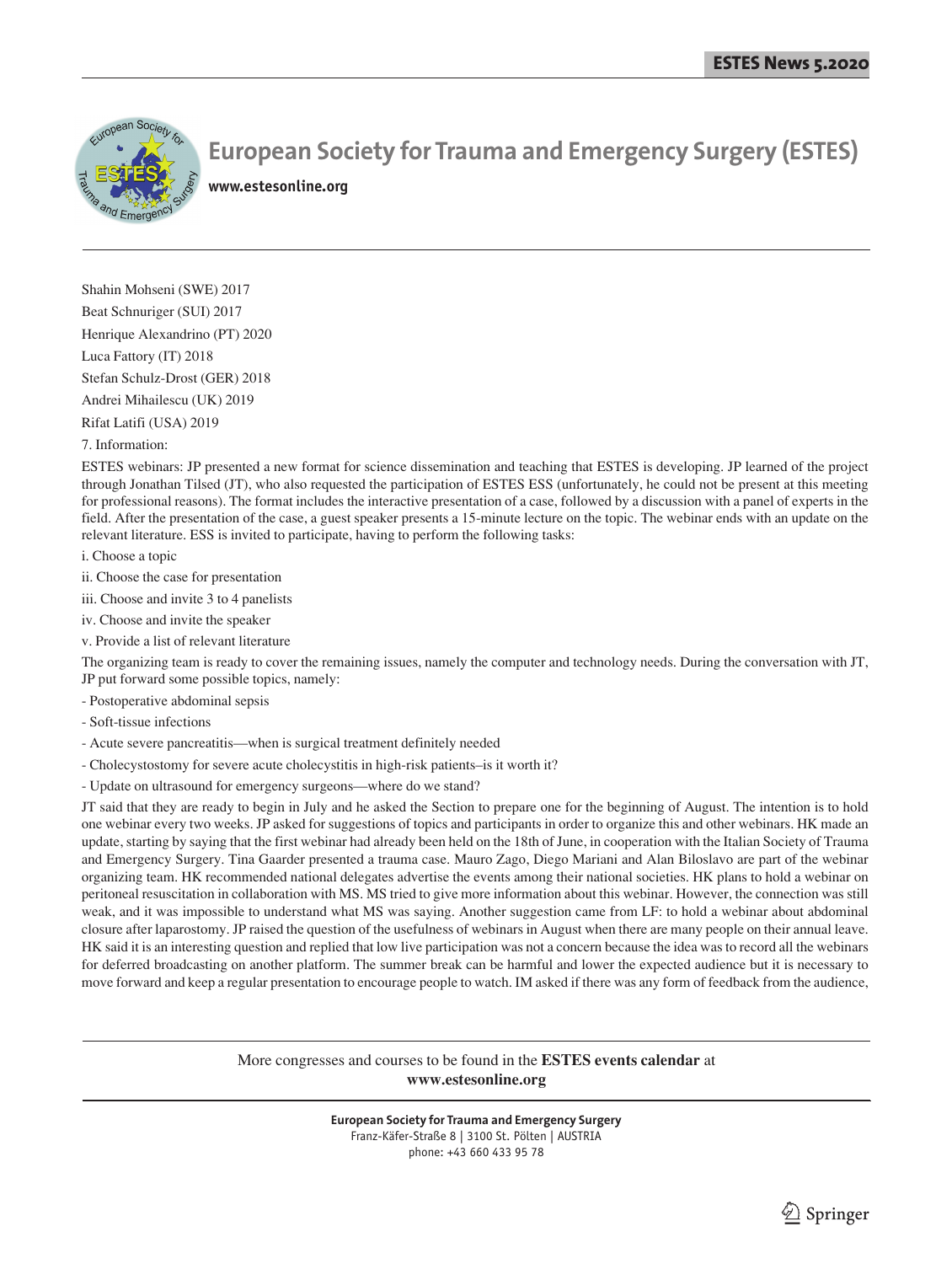

**www.estesonline.org**

something like a survey, to assess the quality of the event and the most interesting topics. HK said there was a survey right after the webinar, answered by about 150 participants, just focusing on what they thought of the webinar and if they had any suggestions. DD mentioned on the chat to consider not overwhelming people with too many webinars as there seems to be a "zoom fatigue" because of the pandemic. HK said that it was expected that the number of participants may decline over time and that was why each webinar should be short but believes that it can be a tool to attract new generations of surgeons to the Society. JP stated that it is important to have a way to be able to watch or re-watch the webinars on-demand—a place where the webinars are deposited and accessible at any time. HK replied that ESTES' YouTube account had been closed due to problems related to privacy and data protection, but that this problem would be solved shortly and the webinars will be accessible on that account.

b. Section members: IM pointed out the need to update the list of section members and requested that the WhatsApp group be available to members of the Section other than the Committee, to spread information on ongoing activities. HK agreed with this suggestion and suggested the use of Telegram application for that purpose. He added that the list of members of the Committee should be published on the ESTES website, possibly with each e-mail. He believes that doing so will improve communication between the members of the Section and the members of the Committee. MW stated that currently, the number of members was expected to be very close to 100. However, the numbers were inaccurate because of the transition from ESTES Belgium to ESTES Austria, and she would provide the correct number later (which she did and the number was added to point 2 of this report).

c. HK pointed out that MB is at the meeting and said that Israel has a very active surgical community committed in scientific dissemination in the area of trauma and emergency surgery. MB replied by stating that it was the first time he had participated in this type of meeting. He stated that in Israel, scientific societies have been conducting regular webinars for some time and are willing to maintain and strengthen cooperation with ESTES, offering their experience and know-how to improve the dissemination of knowledge.

d. HK made a final comment regarding the involvement of nurses in these activities and asked us to inform them and persuade them to participate.

8. Closing: JP thanked the participants, wishing all a lovely summer holidays. JP also thanked Manuela Walland for her work and monitoring of the meeting, allowing everything to go as planned. Her work and attention were essential for the success of the meeting.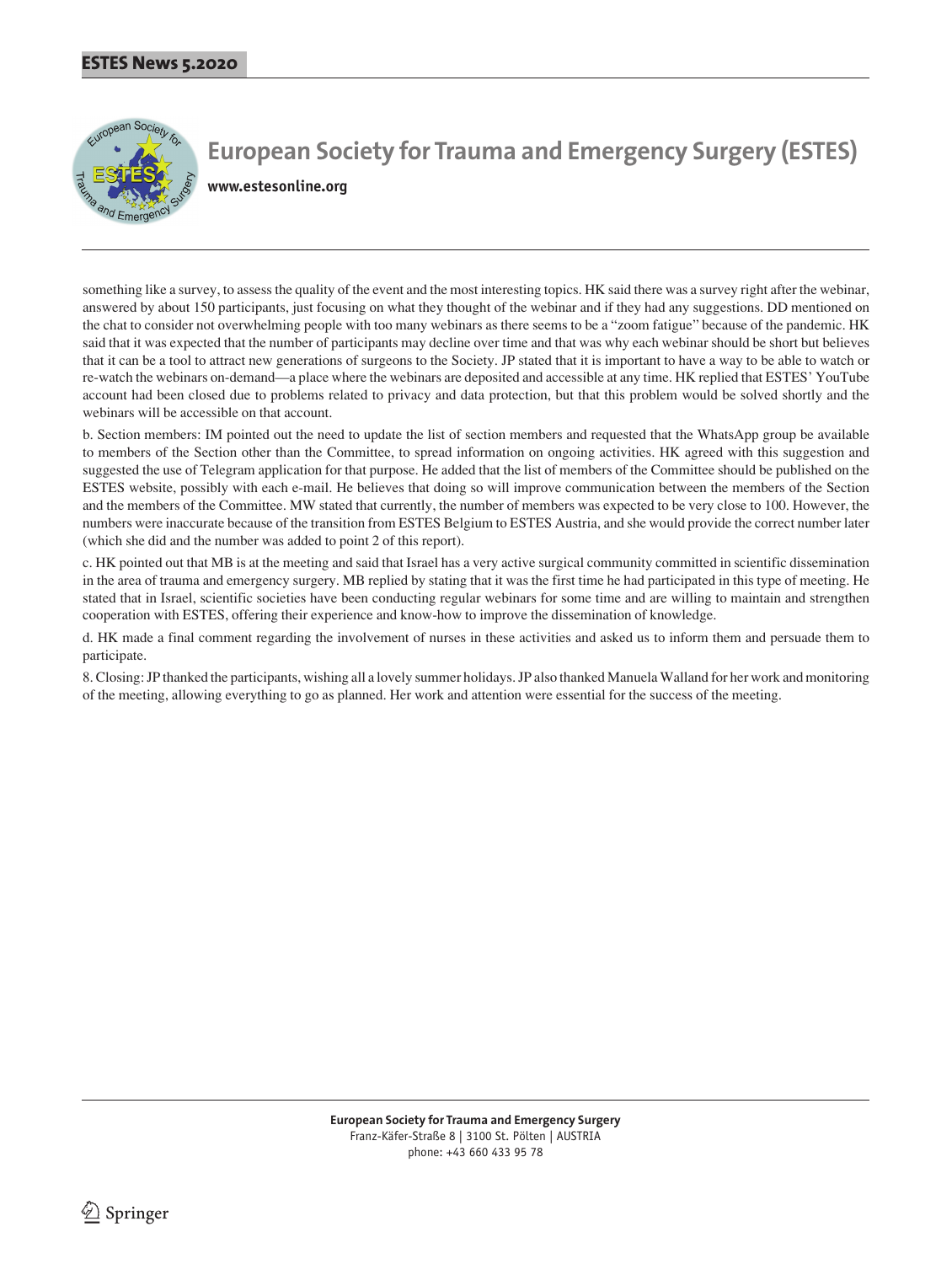

**www.estesonline.org**

## **Skeletal Trauma and Sports Medicine Section Meeting – June 30, 2020**

per video-conference

## **Report on ECTES 2021:**

The sessions regarding our section were transferred to the next year's congress as planned in 2020:

- 1. State of the art in fracture care—the daily bread
- 2. Multiple rib fractures
- 3. Fractures in frail patients
- 4. Complex sports injuries
- 5. Limb reconstruction—the pendulum swings.

Currently, all speakers have confirmed their attendance for 2021.

Other sessions or guest symposia dealing with skeletal trauma are:

| Post trauma bone and soft tissue infection                             |
|------------------------------------------------------------------------|
| How I do it: paediatric session                                        |
| New definition of major fracture?                                      |
| Multidisciplinary approach in open fractures and infections after ORIF |
| Pelvic injuries require a multidisciplinary approach                   |
| Tibial head fractures                                                  |
| Failed nailing                                                         |
|                                                                        |

#### **Section activities:**

Recommendations on proximal humeral fractures are in print.

Recommendations on cervical spine fractures, on thoracolumbar spine fractures, and on ankle sprains are work in progress. The responsible coordinators should present / report at the next section meeting.

As the Skeletal trauma and sports medicine section represents the major portion of ESTES members we are challenged to contribute appropriately to our society.

## **Upcoming general assemblies (GA):**

All section members are asked to attend the GAs (held per video-conference) on July 11, 2020. The General Assemblies are crucial to secure the legal basis of ESTES in the future.

## **Intentions to change the bylaws:**

During the past lock-down period according to COVID-19 there have been discussions (Advisory board, emergency surgery section, military & disaster section….) to change the bylaws in order to improve the attraction of ESTES.

The position of our section is that changing of bylaws is not a primary necessity at the very moment. Possible changes / improvements are to be discussed on a broad basis without pressure of time.

Richard Kdolsky

Chair,

Skeletal Trauma and Sports Medicine Section—ECTES

More congresses and courses to be found in the **ESTES events calendar** at **www.estesonline.org**

Franz-Käfer-Straße 8 | 3100 St. Pölten | AUSTRIA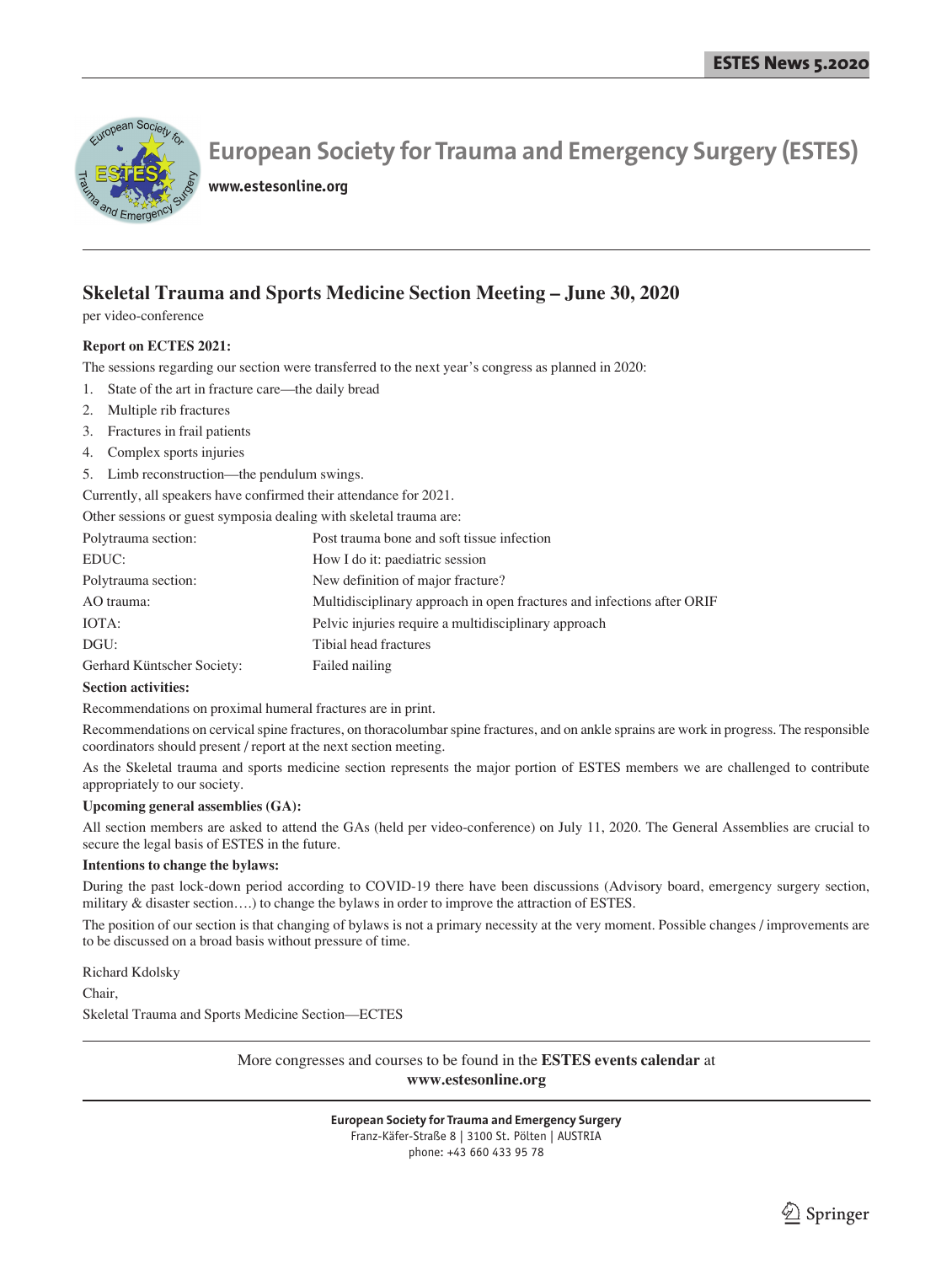

**www.estesonline.org**

## **Visceral Trauma Section Meeting – June 17, 2020**

Zoom meeting from 8–10 pm, Wednesday June 17

## 1. *Welcome by the Chair of the VTS (Tina Gaarder)*

Short information about the history of the current VTS section, with Tina Gaarder elected as chair in 2017, and with all other section members having served more than their 2+2 years. Therefore, 8 new members were elected in 2018 after volunteering during the section meeting. Since only 8 offered to join, all were approved (3-year term), and Ruben Peralta was elected vice chair (2-year term).

The current VTS members are therefore:

- Tina Gaarder (Chair), Norway
- Ruben Peralta (Vice Chair), Qatar
- Luke Leenen, The Netherlands
- Falco Hietbrink, The Netherlands
- Paal Aksel Naess, Norway
- Alan Biloslavo, Italy
- Diego Mariani, Italy
- Shahin Mohseni, Sweden
- Henrique Alexandrino, Portugal

The plan was 3 webex section meetings in connection with EAC meetings. The first 2 were organized but no meeting has taken place during the Pandemic before the annual meeting.

2. *Approval of the minutes from the VTS section meeting 2019* 

## 3. *Attendance*

A total of 34 attendees connected to Zoom.

#### 4. *Approval of the Agenda*

The agenda had been sent to the members in advance with an email describing activities and aims for the section. No additional items for the agenda were added.

#### 5. *Name of the section*

The question about the appropriateness of the name VTS has come up. There was broad agreement that there is a need for a section focusing on visceral, torso, non-orthopedic trauma. A short discussion concluded that visceral trauma includes torso trauma. Maybe there is a case for adding resuscitation or critical care to the name. This should be on the agenda for the Annual meeting in Oslo 2021.

#### 6. *Membership status*

The VTS membership had increased from 428 to 435 in 2019, with 10 countries counting more than 10 members. The current number of active members with paid dues (2020) after transfer of ESTES to Austria is 158. The members will be reminded to pay their dues and confirm transfer of membership. Will get a more realistic picture in Oslo 2021.

## 7. *Activities last year*

- Program ECTES 2020: The visceral trauma section did develop great sessions for ECTES 2020 in Oslo, but the congress was cancelled due to the pandemic. Fortunately, the ESTES Board has decided to postpone ECTES Oslo to 2021, and all the VTS speakers have confirmed their attendance in 2021.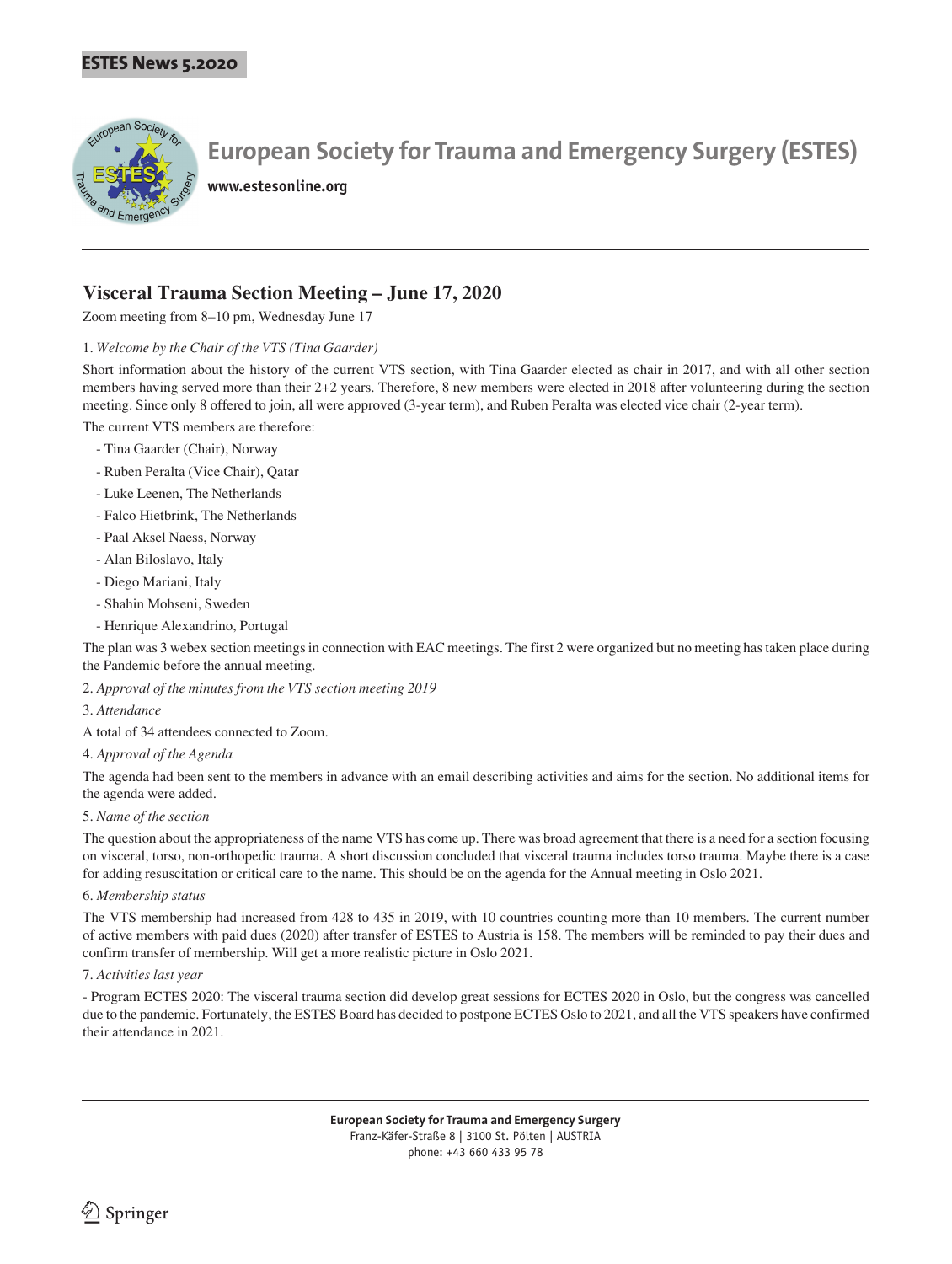

**www.estesonline.org**

*Website*: the VTS had—in 2019—created content published on the VTS homepage of the ESTES website.

- The VTS section with member information
- The mission and why a VTS section is justified and needed
- *Guidelines the VTS section has published links to existing relevant guidelines. The guidelines should be regularly assessed for relevance. Gaps should be identified.*
- *Courses the VTS section has published names and owners of relevant courses*

## *Plans for ECTES 2021*: All activities pre-, peri- and postcongress have been reactivated.

However, the website is not active. The pandemic has urged most members to use social media more actively. There is a need for boosting trauma interest, recruiting interested younger surgeons.

- Diego has taken the lead in the VTS on this together with Gary Bass and Carlos (?)
- The plan is to create short blogs and use Twitter etc. to promote
- In addition, ESTES is about to start a series of webinars that will be run every 2 weeks (Mondays at 6 pm) and cover topics with a case and a state-of-the-art lecture
- VTS will provide topics for some webinars
- One will be held week 43 in cooperation with the Annual Surgical Week in Norway to promote ECTES 2021 and ESTES in Norway. VTS will be involved
	- Research/papers
	- The three statement papers about the trauma patients needs are being developed
	- The retrospective review of patients to put the failed spleen RCT in perspective will potentially include other centres from the VTS section.
	- Surveys: one current survey of the ESTES membership includes members of the VTS.
	- Other research projects members of the VTS should have in mind that it is possible to recruit participating centers through the VTS.

8. *Plans for the upcoming year*

- *How do we produce output from the VTS?*
- *Social media* blogs and webinars
- *Guidelines* To evaluate existing guidelines for relevance
- *Research* submit statement papers

- *Education* – practical courses have been cancelled during the pandemic forcing alternative solutions. There is a need for a master class (one day) in trauma organization, case-based decision-making and CRM. Tina will circulate a proposal for framework for input. Goal – run the course precongress in Oslo 2021.

We also need to discuss how visceral trauma competence is being secured in Europe, maybe also how we could contribute outside Europe and in cooperation with other societies.

> More congresses and courses to be found in the **ESTES events calendar** at **www.estesonline.org**

phone: +43 660 433 95 78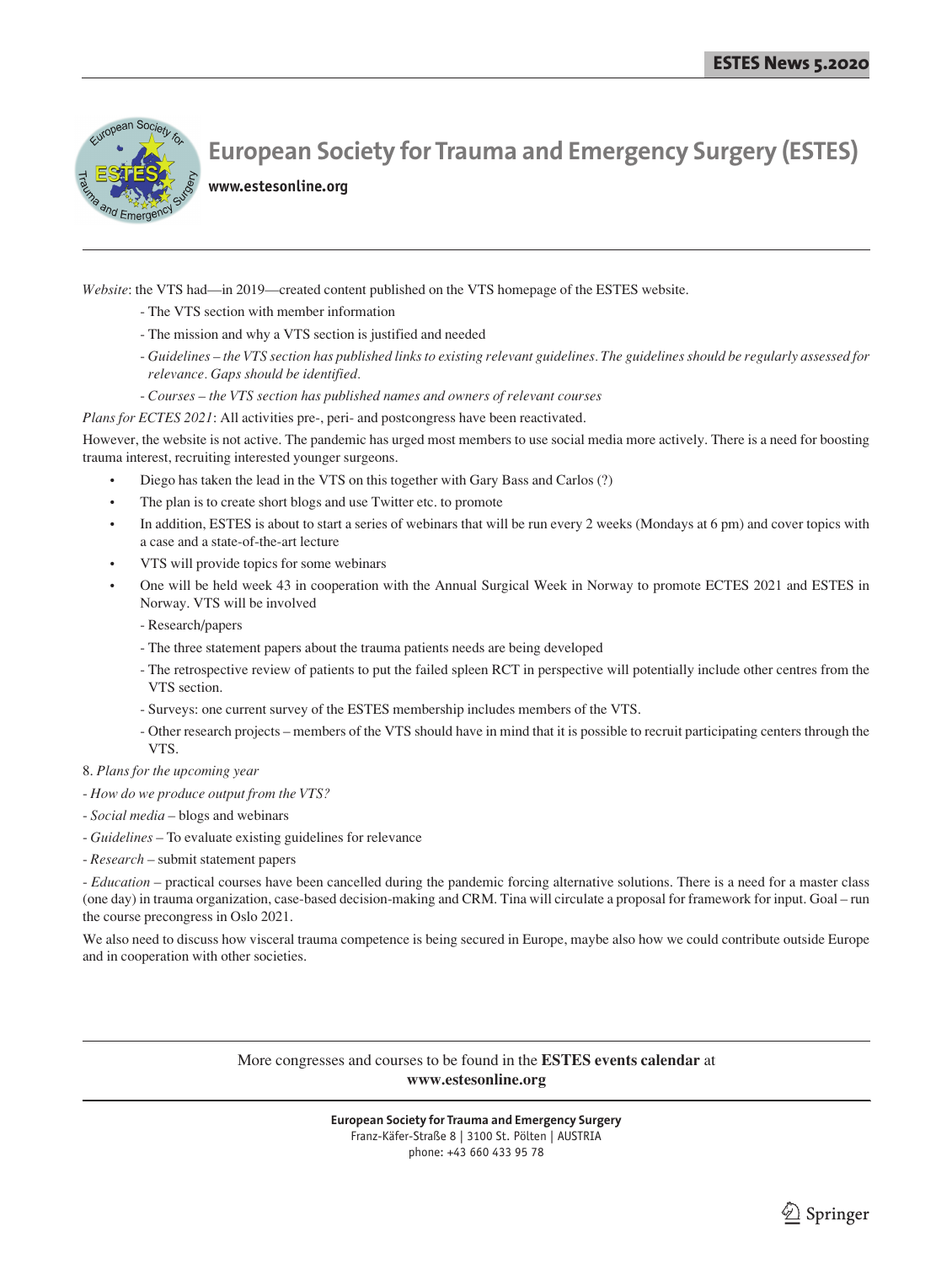

**www.estesonline.org**

## 9. *Elections VTS committee*

Tina Gaarder has served as section chair for 3 years and her term ends 2021. All other committee members have been serving 2 years (3-year terms) including Ruben Peralta as Vice Chair (2-year term). Shahin Mohseni proposed himself as Vice Chair and Ruben Peralta volunteer to step down. Shahin Mohseni was then elected as the only candidate. Ruben Peralta volunteered to stay on the committee as ordinary member (3-year term). All other committee members have served 3 years in 2021. In order to secure continuity, Luke Leenen and Paal Naess volunteered to be replaced in 2021. According to the bylaws all sections should consist of 8 members in addition to the Chair and Vice Chair. Gary Bass was proposed and elected. Due to poor female representation, the 2 new members next year should be recruited among the female members of VTS.

10. *Next business meeting and communication between ECTES conferences*

- Fewer topics to address every time
- Invite all VTS members for a didactic lecture or journal club or case discussion for 45 minutes before 45 minutes section meeting
- When possible coordinate with relevant ESTES webinars (Mondays 7–8 or 8–9 pm)? Example Monday week 43 after webinar ending 8 pm
- Responsibility for didactic content will be rotated between the section members.

There might be a need for a meeting longer than the one hour annual meeting (mini-workshop) in Oslo during ECTES 2021. This will be discussed during the next TC. In the meantime, the VTS section plans to continue organizing Webex or Zoom updates but increase the frequency to every 2 months.

Tina Gaarder Chair, VTS June 17, 2020